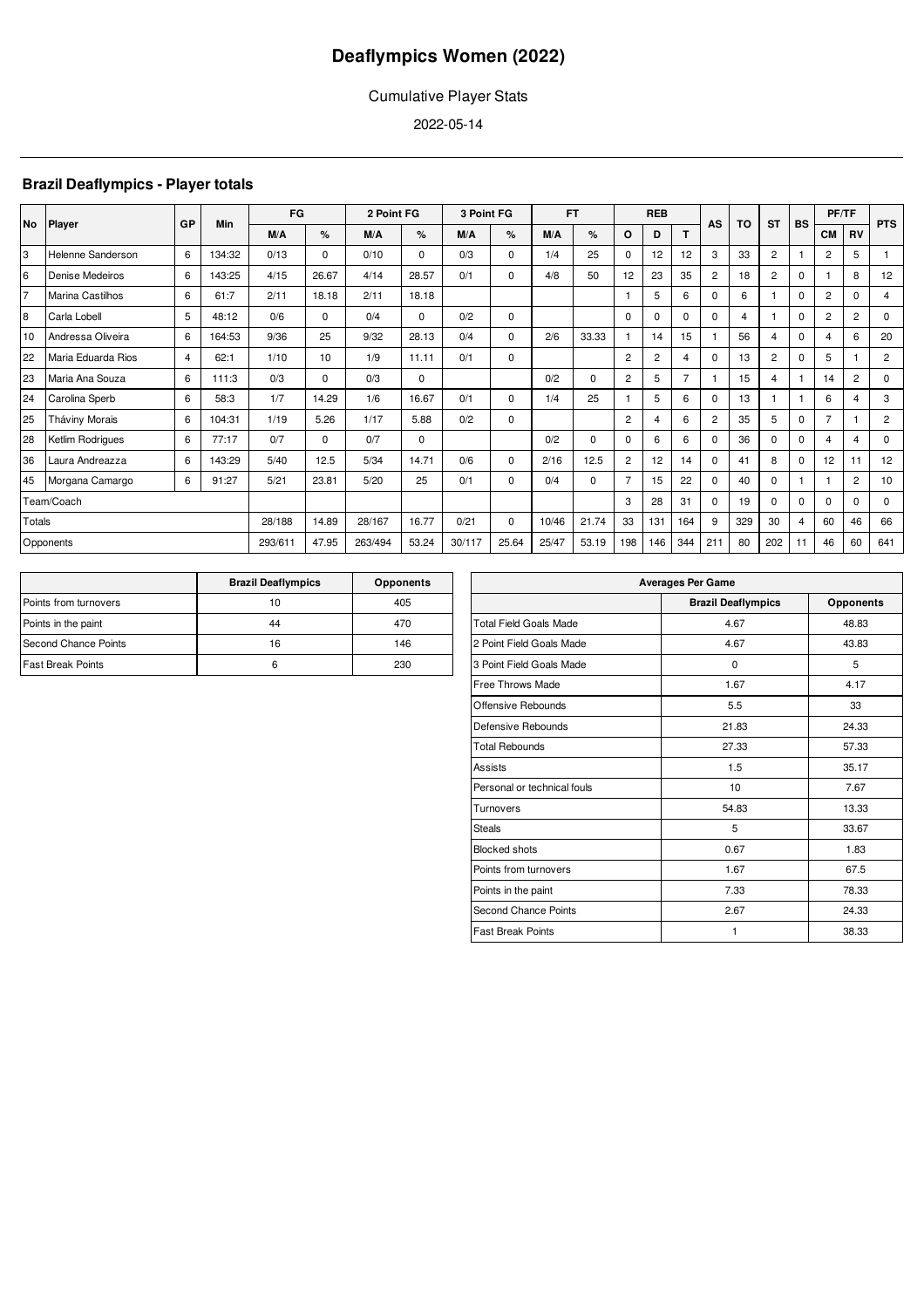### **Brazil Deaflympics - Player averages**

|        | No Player          | GP | Min   | FG           |          | 2 Point FG  |          | 3 Point FG |             | <b>FT</b> |          |                | <b>REB</b>     |                | AS       | TO    | <b>ST</b> | <b>BS</b>   |                | <b>PF/TF</b> | <b>PTS</b>     |
|--------|--------------------|----|-------|--------------|----------|-------------|----------|------------|-------------|-----------|----------|----------------|----------------|----------------|----------|-------|-----------|-------------|----------------|--------------|----------------|
|        |                    |    |       | M/A          | %        | M/A         | $\%$     | M/A        | %           | M/A       | $\%$     | $\Omega$       | D              | т              |          |       |           |             | <b>CM</b>      | <b>RV</b>    |                |
| 3      | Helenne Sanderson  | 6  | 22:25 | 0/2.17       | $\Omega$ | 0/1.67      | $\Omega$ | 0/0.5      | $\mathbf 0$ | 0.17/0.67 | 25       | 0              | $\overline{2}$ | $\overline{2}$ | 0.5      | 5.5   | 0.33      | 0.17        | 0.33           | 0.83         | 0.17           |
| 6      | Denise Medeiros    | 6  | 23:54 | 0.67/2.5     | 26.67    | 0.67/2.33   | 28.57    | 0/0.17     | $\Omega$    | 0.67/1.33 | 50       | $\overline{2}$ | 3.83           | 5.83           | 0.33     | 3     | 0.33      | 0           | 0.17           | 1.33         | $\overline{2}$ |
| 17     | Marina Castilhos   | 6  | 10:11 | 0.33/1.83    | 18.18    | 0.33/1.83   | 18.18    |            |             |           |          | 0.17           | 0.83           |                | $\Omega$ |       | 0.17      | 0           | 0.33           | 0            | 0.67           |
| 8      | Carla Lobell       | 5  | 9:38  | 0/1.2        | $\Omega$ | 0/0.8       | 0        | 0/0.4      | 0           |           |          | 0              | $\Omega$       | $\Omega$       | 0        | 0.8   | 0.2       | 0           | 0.4            | 0.4          | $\Omega$       |
| 10     | Andressa Oliveira  | 6  | 27:28 | 1.5/6        | 25       | 1.5/5.33    | 28.13    | 0/0.67     | $\Omega$    | 0.33/1    | 33.33    | 0.17           | 2.33           | 2.5            | 0.17     | 9.33  | 0.67      | $\Omega$    | 0.67           |              | 3.33           |
| 22     | Maria Eduarda Rios | 4  | 15:30 | 0.25/2.5     | 10       | 0.25/2.25   | 11.11    | 0/0.25     | 0           |           |          | 0.5            | 0.5            |                | $\Omega$ | 3.25  | 0.5       | $\mathbf 0$ | .25            | 0.25         | 0.5            |
| 23     | Maria Ana Souza    | 6  | 18:30 | 0/0.5        | $\Omega$ | 0/0.5       | 0        |            |             | 0/0.33    | $\Omega$ | 0.33           | 0.83           | 1.17           | 0.17     | 2.5   | 0.67      | 0.17        | 2.33           | 0.33         | $\Omega$       |
| 24     | Carolina Sperb     | 6  | 9:40  | 0.17/1.17    | 14.29    | 0.17/1      | 16.67    | 0/0.17     | $\Omega$    | 0.17/0.67 | 25       | 0.17           | 0.83           |                | $\Omega$ | 2.17  | 0.17      | 0.17        |                | 0.67         | 0.5            |
| 25     | Tháviny Morais     | 6  | 17:25 | 0.17/3.17    | 5.26     | 0.17/2.83   | 5.88     | 0/0.33     | 0           |           |          | 0.33           | 0.67           |                | 0.33     | 5.83  | 0.83      | 0           | .17            | 0.17         | 0.33           |
| 28     | Ketlim Rodrigues   | 6  | 12:52 | 0/1.17       | $\Omega$ | 0/1.17      | 0        |            |             | 0/0.33    | $\Omega$ | 0              |                |                | $\Omega$ | 6     | $\Omega$  | $\Omega$    | 0.67           | 0.67         | $\Omega$       |
| 36     | Laura Andreazza    | 6  | 23:54 | 0.83/6.67    | 12.5     | 0.83/5.67   | 14.71    | 0/1        | $\Omega$    | 0.33/2.67 | 12.5     | 0.33           | $\overline{2}$ | 2.33           | 0        | 6.83  | 1.33      | $\Omega$    | $\overline{2}$ | 1.83         | $\overline{2}$ |
|        | 45 Morgana Camargo | 6  | 15:14 | 0.83/3.5     | 23.81    | 0.83/3.33   | 25       | 0/0.17     | $\Omega$    | 0/0.67    | $\Omega$ | 1.17           | 2.5            | 3.67           | 0        | 6.67  | n         | 0.17        | 0.17           | 0.33         | 1.67           |
|        | Team/Coach         |    |       |              |          |             |          |            |             |           |          | 0.5            | 4.67           | 5.17           | $\Omega$ | 3.17  | $\Omega$  | $\Omega$    | $\Omega$       | $\Omega$     | $\Omega$       |
| Totals |                    |    |       | 4.67/31.33   | 14.89    | 4.67/27.83  | 16.77    | 0/3.5      | $\mathbf 0$ | 1.67/7.67 | 21.74    | 5.5            | 21.83          | 27.33          | 1.5      | 54.83 | 5         | 0.67        | 10             | 7.67         | 11             |
|        | Opponents          |    |       | 48.83/101.83 | 47.95    | 43.83/82.33 | 53.24    | 5/19.5     | 25.64       | 4.17/7.83 | 53.19    | 33             | 24.33          | 57.33          | 35.17    | 13.33 | 33.67     | 1.83        | 7.67           | 10           | 106.83         |

|                          | <b>Brazil Deaflympics</b> | <b>Opponents</b> |
|--------------------------|---------------------------|------------------|
| Points from turnovers    | 10                        | 405              |
| Points in the paint      | 44                        | 470              |
| Second Chance Points     | 16                        | 146              |
| <b>Fast Break Points</b> |                           | 230              |

| <b>Averages Per Game</b>      |                           |                  |  |  |  |  |  |  |  |  |  |
|-------------------------------|---------------------------|------------------|--|--|--|--|--|--|--|--|--|
|                               | <b>Brazil Deaflympics</b> | <b>Opponents</b> |  |  |  |  |  |  |  |  |  |
| <b>Total Field Goals Made</b> | 4.67                      | 48.83            |  |  |  |  |  |  |  |  |  |
| 2 Point Field Goals Made      | 4.67                      | 43.83            |  |  |  |  |  |  |  |  |  |
| 3 Point Field Goals Made      | 0                         | 5                |  |  |  |  |  |  |  |  |  |
| Free Throws Made              | 1.67                      | 4.17             |  |  |  |  |  |  |  |  |  |
| Offensive Rebounds            | 5.5                       | 33               |  |  |  |  |  |  |  |  |  |
| Defensive Rebounds            | 21.83                     | 24.33            |  |  |  |  |  |  |  |  |  |
| <b>Total Rebounds</b>         | 27.33                     | 57.33            |  |  |  |  |  |  |  |  |  |
| <b>Assists</b>                | 1.5                       | 35.17            |  |  |  |  |  |  |  |  |  |
| Personal or technical fouls   | 10                        | 7.67             |  |  |  |  |  |  |  |  |  |
| Turnovers                     | 54.83                     | 13.33            |  |  |  |  |  |  |  |  |  |
| <b>Steals</b>                 | 5                         | 33.67            |  |  |  |  |  |  |  |  |  |
| <b>Blocked shots</b>          | 0.67                      | 1.83             |  |  |  |  |  |  |  |  |  |
| Points from turnovers         | 1.67                      | 67.5             |  |  |  |  |  |  |  |  |  |
| Points in the paint           | 7.33                      | 78.33            |  |  |  |  |  |  |  |  |  |
| Second Chance Points          | 2.67                      | 24.33            |  |  |  |  |  |  |  |  |  |
| <b>Fast Break Points</b>      | 1                         | 38.33            |  |  |  |  |  |  |  |  |  |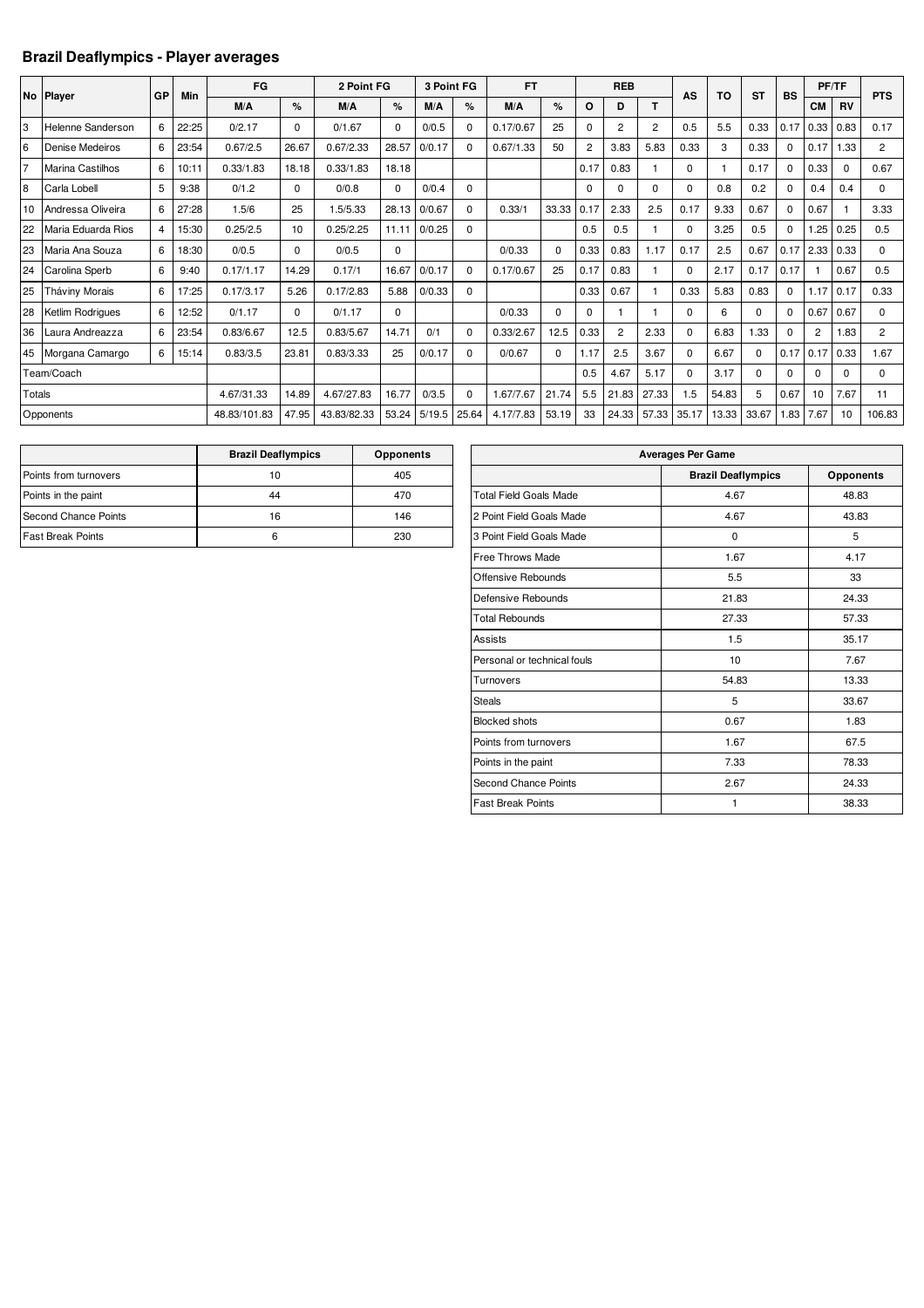### Cumulative Player Stats

2022-05-14

### **Greece Deaflympics - Player totals**

| No             |                       | GP | Min    | FG      |       | 2 Point FG |       | 3 Point FG |             |       | <b>FT</b> |                | <b>REB</b>     |                | AS             | <b>TO</b>      | <b>ST</b>      | <b>BS</b> |           | PF/TF     | <b>PTS</b>     |
|----------------|-----------------------|----|--------|---------|-------|------------|-------|------------|-------------|-------|-----------|----------------|----------------|----------------|----------------|----------------|----------------|-----------|-----------|-----------|----------------|
|                | <b>Player</b>         |    |        | M/A     | %     | M/A        | %     | M/A        | %           | M/A   | %         | 0              | D              |                |                |                |                |           | <b>CM</b> | <b>RV</b> |                |
|                | Chrysanthi Chaina     | 6  | 186:49 | 9/38    | 23.68 | 5/20       | 25    | 4/18       | 22.22       | 8/17  | 47.06     | 5              | 16             | 21             | 17             | 11             | 13             | $\Omega$  | 10        | 23        | 30             |
| 3              | Vasiliki Tasiouli     | 4  | 11:8   | 1/5     | 20    | 1/5        | 20    |            |             |       |           | 0              |                |                |                | 0              | $\Omega$       | $\Omega$  | 0         | 0         | $\overline{2}$ |
| $\overline{4}$ | Evangelia Sarakatsani | 6  | 164:8  | 14/44   | 31.82 | 7/15       | 46.67 | 7/29       | 24.14       | 2/2   | 100       | 2              | 8              | 10             | 10             | 6              | 5              |           | 5         | 6         | 37             |
| $\overline{7}$ | Lamprini Agagiotou    | 6  | 141:57 | 15/49   | 30.61 | 3/10       | 30    | 12/39      | 30.77       |       |           | $\overline{c}$ | 11             | 13             | 3              | 8              | 6              | $\Omega$  | 12        |           | 42             |
| 9              | Alexandra Spinou      | 6  | 128:18 | 6/25    | 24    | 6/24       | 25    | 0/1        | $\mathbf 0$ | 9/16  | 56.25     | 18             | 13             | 31             | $\overline{7}$ | 8              | 4              | $\Omega$  | 12        | 16        | 21             |
| 10             | Dimitra Mellini       | 6  | 45:23  | 4/11    | 36.36 | 4/11       | 36.36 |            |             | 3/4   | 75        |                | 6              | $\overline{7}$ |                | $\Omega$       | $\overline{2}$ |           | 4         | 3         | 11             |
| 11             | Chrysanthi Verani     | 6  | 44:16  | 7/21    | 33.33 | 7/20       | 35    | 0/1        | $\mathbf 0$ |       |           | 8              | $\overline{7}$ | 15             |                | 3              | 2              | 2         | 5         | 3         | 14             |
| 15             | Alexandra Kotsiafti   | 6  | 204:17 | 42/97   | 43.3  | 42/93      | 45.16 | 0/4        | 0           | 27/34 | 79.41     | 21             | 42             | 63             | 13             | 21             | 11             | 5         | 10        | 30        | 111            |
| 16             | Stefania Patera       | 6  | 219:13 | 26/68   | 38.24 | 16/31      | 51.61 | 10/37      | 27.03       | 12/19 | 63.16     |                | 41             | 42             | 41             | 19             | 14             |           | 18        | 16        | 74             |
| 18             | Konstantina Balkoglou | 6  | 54:31  | 10/23   | 43.48 | 1/2        | 50    | 9/21       | 42.86       | 4/5   | 80        |                | 3              |                | $\overline{2}$ | $\overline{2}$ | 4              | $\Omega$  | 4         | 3         | 33             |
|                | Team/Coach            |    |        |         |       |            |       |            |             |       |           | 18             | 19             | 37             | $\Omega$       | 13             | $\Omega$       | $\Omega$  | 0         | $\Omega$  | $\Omega$       |
| Totals         |                       |    |        | 134/381 | 35.17 | 92/231     | 39.83 | 42/150     | 28          | 65/97 | 67.01     | 77             | 167            | 244            | 96             | 91             | 61             | 10        | 80        | 101       | 375            |
|                | Opponents             |    |        | 120/377 | 31.83 | 89/258     | 34.5  | 31/119     | 26.05       | 62/93 | 66.67     | 95             | 183            | 278            | 72             | 120            | 44             | 6         | 101       | 80        | 333            |

|                          | <b>Greece Deaflympics</b> | <b>Opponents</b> |
|--------------------------|---------------------------|------------------|
| Points from turnovers    | 119                       | 70               |
| Points in the paint      | 134                       | 144              |
| Second Chance Points     | 65                        | 55               |
| <b>Fast Break Points</b> | 32                        | 48               |

| <b>Averages Per Game</b>      |                           |           |  |  |  |  |  |  |  |  |
|-------------------------------|---------------------------|-----------|--|--|--|--|--|--|--|--|
|                               | <b>Greece Deaflympics</b> | Opponents |  |  |  |  |  |  |  |  |
| <b>Total Field Goals Made</b> | 22.33                     | 20        |  |  |  |  |  |  |  |  |
| 2 Point Field Goals Made      | 15.33                     | 14.83     |  |  |  |  |  |  |  |  |
| 3 Point Field Goals Made      | $\overline{7}$            | 5.17      |  |  |  |  |  |  |  |  |
| <b>Free Throws Made</b>       | 10.83                     | 10.33     |  |  |  |  |  |  |  |  |
| Offensive Rebounds            | 12.83                     | 15.83     |  |  |  |  |  |  |  |  |
| Defensive Rebounds            | 27.83                     | 30.5      |  |  |  |  |  |  |  |  |
| <b>Total Rebounds</b>         | 40.67                     | 46.33     |  |  |  |  |  |  |  |  |
| Assists                       | 16                        | 12        |  |  |  |  |  |  |  |  |
| Personal or technical fouls   | 13.33                     | 16.83     |  |  |  |  |  |  |  |  |
| Turnovers                     | 15.17                     | 20        |  |  |  |  |  |  |  |  |
| <b>Steals</b>                 | 10.17                     | 7.33      |  |  |  |  |  |  |  |  |
| <b>Blocked shots</b>          | 1.67                      | 1         |  |  |  |  |  |  |  |  |
| Points from turnovers         | 19.83                     | 11.67     |  |  |  |  |  |  |  |  |
| Points in the paint           | 22.33                     | 24        |  |  |  |  |  |  |  |  |
| <b>Second Chance Points</b>   | 10.83                     | 9.17      |  |  |  |  |  |  |  |  |
| <b>Fast Break Points</b>      | 5.33                      | 8         |  |  |  |  |  |  |  |  |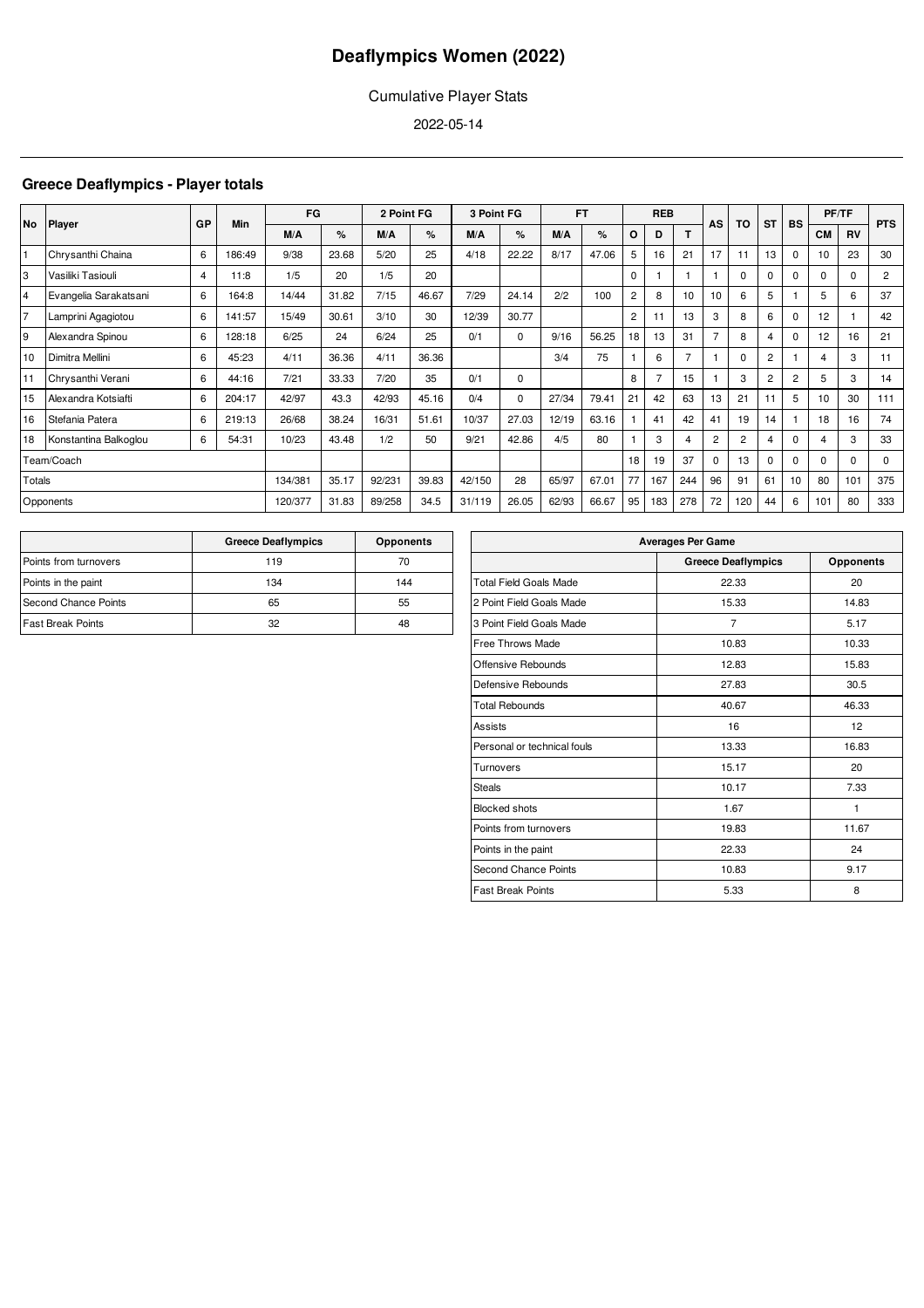#### **Greece Deaflympics - Player averages**

|                |                       |                |       | FG         |       | 2 Point FG |       | 3 Point FG |          | <b>FT</b>   |       |          | <b>REB</b> |       |          |          | <b>ST</b> |           |                | PF/TF    |                |
|----------------|-----------------------|----------------|-------|------------|-------|------------|-------|------------|----------|-------------|-------|----------|------------|-------|----------|----------|-----------|-----------|----------------|----------|----------------|
|                | No Player             | GP             | Min   | M/A        | %     | M/A        | %     | M/A        | %        | M/A         | %     | O        | D          |       | AS       | TO       |           | <b>BS</b> | <b>CM</b>      | RV       | <b>PTS</b>     |
|                | Chrysanthi Chaina     | 6              | 31:8  | .5/6.33    | 23.68 | 0.83/3.33  | 25    | 0.67/3     | 22.22    | .33/2.83    | 47.06 | 0.83     | 2.67       | 3.5   | 2.83     | .83      | 2.17      | $\Omega$  | 1.67           | 3.83     | 5              |
| 3              | Vasiliki Tasiouli     | $\overline{4}$ | 2:47  | 0.25/1.25  | 20    | 0.25/1.25  | 20    |            |          |             |       | $\Omega$ | 0.25       | 0.25  | 0.25     | $\Omega$ | $\Omega$  | $\Omega$  | $\Omega$       | $\Omega$ | 0.5            |
| $\overline{4}$ | Evangelia Sarakatsani | 6              | 27:21 | 2.33/7.33  | 31.82 | 1.17/2.5   | 46.67 | 1.17/4.83  | 24.14    | 0.33/0.33   | 100   | 0.33     | 1.33       | 1.67  | .67      |          | 0.83      | 0.17      | 0.83           |          | 6.17           |
| 17             | Lamprini Agagiotou    | 6              | 23:39 | 2.5/8.17   | 30.61 | 0.5/1.67   | 30    | 2/6.5      | 30.77    |             |       | 0.33     | 1.83       | 2.17  | 0.5      | 1.33     |           | $\Omega$  | $\overline{2}$ | 0.17     | $\overline{7}$ |
| 9              | Alexandra Spinou      | 6              | 21:23 | 1/4.17     | 24    | 1/4        | 25    | 0/0.17     | 0        | 1.5/2.67    | 56.25 | 3        | 2.17       | 5.17  | 1.17     | .33      | 0.67      | $\Omega$  | 2              | 2.67     | 3.5            |
| 10             | Dimitra Mellini       | 6              | 7:33  | 0.67/1.83  | 36.36 | 0.67/1.83  | 36.36 |            |          | 0.5/0.67    | 75    | 0.17     |            | 1.17  | 0.17     | $\Omega$ | 0.33      | 0.17      | 0.67           | 0.5      | 1.83           |
|                | Chrysanthi Verani     | 6              | 7:22  | 1.17/3.5   | 33.33 | 1.17/3.33  | 35    | 0/0.17     | $\Omega$ |             |       | 1.33     | 1.17       | 2.5   | 0.17     | 0.5      | 0.33      | 0.33      | 0.83           | 0.5      | 2.33           |
| 15             | Alexandra Kotsiafti   | 6              | 34:2  | 7/16.17    | 43.3  | 7/15.5     | 45.16 | 0/0.67     | $\Omega$ | 4.5/5.67    | 79.41 | 3.5      |            | 10.5  | 2.17     | 3.5      | 1.83      | 0.83      | 1.67           | 5        | 18.5           |
| 16             | Stefania Patera       | 6              | 36:32 | 4.33/11.33 | 38.24 | 2.67/5.17  | 51.61 | .67/6.17   | 27.03    | 2/3.17      | 63.16 | 0.17     | 6.83       |       | 6.83     | 3.17     | 2.33      | 0.17      | 3              | 2.67     | 12.33          |
| 18             | Konstantina Balkoglou | 6              | 9:5   | 1.67/3.83  | 43.48 | 0.17/0.33  | 50    | 1.5/3.5    | 42.86    | 0.67/0.83   | 80    | 0.17     | 0.5        | 0.67  | 0.33     | 0.33     | 0.67      | $\Omega$  | 0.67           | 0.5      | 5.5            |
|                | Team/Coach            |                |       |            |       |            |       |            |          |             |       | 3        | 3.17       | 6.17  | $\Omega$ | 2.17     | $\Omega$  | $\Omega$  | $\Omega$       | $\Omega$ | 0              |
| Totals         |                       |                |       | 22.33/63.5 | 35.17 | 15.33/38.5 | 39.83 | 7/25       | 28       | 10.83/16.17 | 67.01 | 12.83    | 27.83      | 40.67 | 16       | 15.17    | 10.17     | .67       | 13.33          | 16.83    | 62.5           |
|                | Opponents             |                |       | 20/62.83   | 31.83 | 14.83/43   | 34.5  | 5.17/19.83 | 26.05    | 10.33/15.5  | 66.67 | 15.83    | 30.5       | 46.33 | 12       | 20       | 7.33      |           | 16.83          | 13.33    | 55.5           |

|                          | <b>Greece Deaflympics</b> | <b>Opponents</b> |
|--------------------------|---------------------------|------------------|
| Points from turnovers    | 119                       | 70               |
| Points in the paint      | 134                       | 144              |
| Second Chance Points     | 65                        | 55               |
| <b>Fast Break Points</b> | 32                        | 48               |

| <b>Averages Per Game</b>      |                           |                  |  |  |  |  |  |  |  |
|-------------------------------|---------------------------|------------------|--|--|--|--|--|--|--|
|                               | <b>Greece Deaflympics</b> | <b>Opponents</b> |  |  |  |  |  |  |  |
| <b>Total Field Goals Made</b> | 22.33                     | 20               |  |  |  |  |  |  |  |
| 2 Point Field Goals Made      | 15.33                     | 14.83            |  |  |  |  |  |  |  |
| 3 Point Field Goals Made      | 7                         | 5.17             |  |  |  |  |  |  |  |
| <b>Free Throws Made</b>       | 10.83                     | 10.33            |  |  |  |  |  |  |  |
| Offensive Rebounds            | 12.83                     | 15.83            |  |  |  |  |  |  |  |
| Defensive Rebounds            | 27.83                     | 30.5             |  |  |  |  |  |  |  |
| <b>Total Rebounds</b>         | 40.67                     | 46.33            |  |  |  |  |  |  |  |
| <b>Assists</b>                | 16                        | 12               |  |  |  |  |  |  |  |
| Personal or technical fouls   | 13.33                     | 16.83            |  |  |  |  |  |  |  |
| Turnovers                     | 15.17                     | 20               |  |  |  |  |  |  |  |
| <b>Steals</b>                 | 10.17                     | 7.33             |  |  |  |  |  |  |  |
| <b>Blocked shots</b>          | 1.67                      | 1                |  |  |  |  |  |  |  |
| Points from turnovers         | 19.83                     | 11.67            |  |  |  |  |  |  |  |
| Points in the paint           | 22.33                     | 24               |  |  |  |  |  |  |  |
| Second Chance Points          | 10.83                     | 9.17             |  |  |  |  |  |  |  |
| <b>Fast Break Points</b>      | 5.33                      | 8                |  |  |  |  |  |  |  |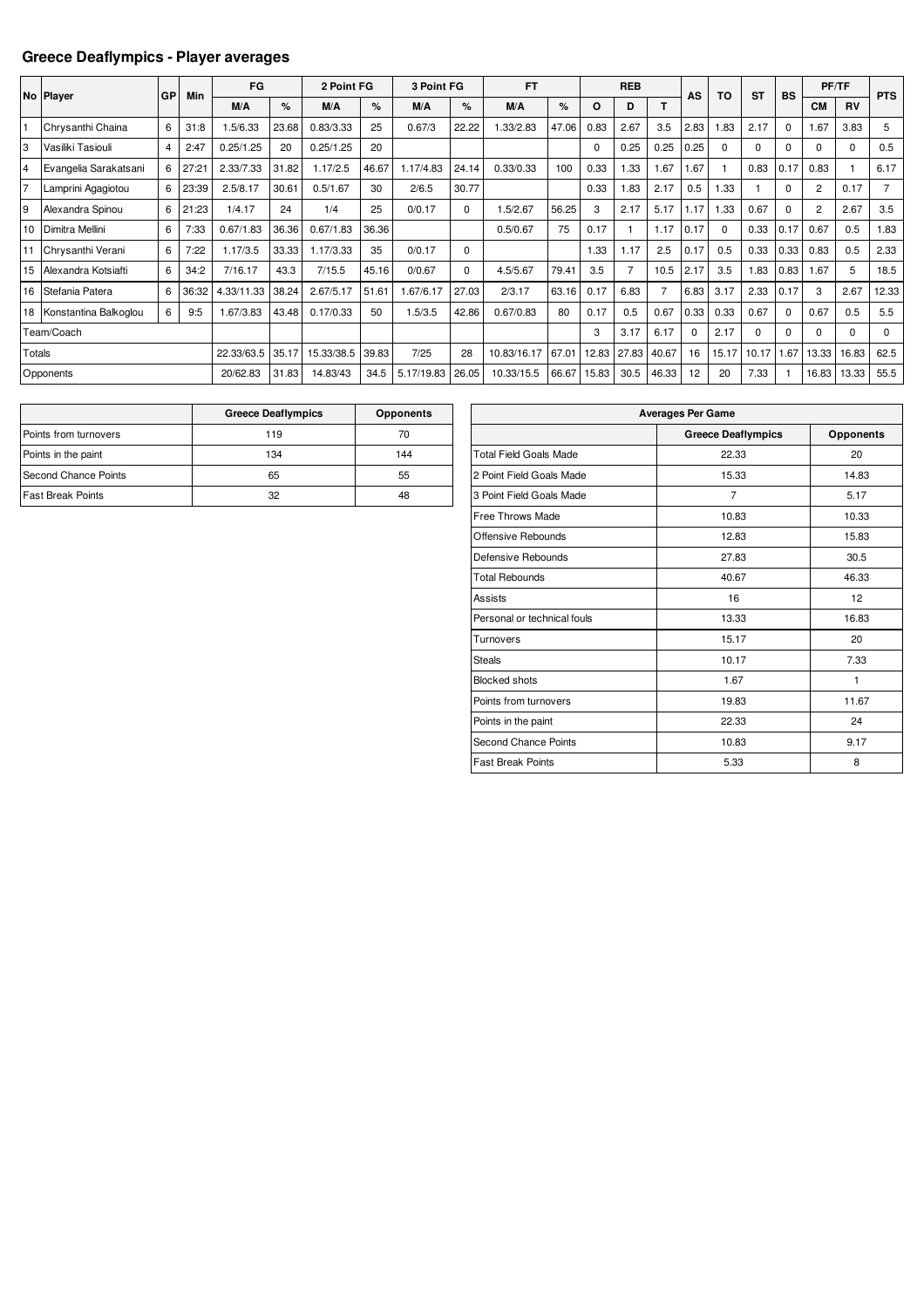### Cumulative Player Stats

2022-05-14

### **Italy Deaflympics - Player totals**

|           | Player               | GP             | Min    | FG      |       | 2 Point FG |       |       | 3 Point FG | <b>FT</b> |       |     | <b>REB</b>     |                | AS             | TO  | <b>ST</b>      | <b>BS</b>      | PF/TF          |                | <b>PTS</b>  |
|-----------|----------------------|----------------|--------|---------|-------|------------|-------|-------|------------|-----------|-------|-----|----------------|----------------|----------------|-----|----------------|----------------|----------------|----------------|-------------|
| <b>No</b> |                      |                |        | M/A     | %     | M/A        | %     | M/A   | %          | M/A       | %     | O   | D              | т              |                |     |                |                | <b>CM</b>      | <b>RV</b>      |             |
| l0        | Valentina Todeschici | 5              | 81:54  | 16/29   | 55.17 | 15/24      | 62.5  | 1/5   | 20         | 9/14      | 64.29 | 5   | 10             | 15             | 9              | 6   | $\overline{7}$ | $\mathbf 0$    | 12             | 9              | 42          |
| 3         | Noemi Viana          | 5              | 116:45 | 23/46   | 50    | 23/43      | 53.49 | 0/3   | $\Omega$   | 7/8       | 87.5  | 16  | 18             | 34             | 9              | 11  | 7              | $\overline{c}$ | 9              | 8              | 53          |
| 6         | Karola Ziccardi      | 5              | 96:15  | 19/42   | 45.24 | 17/32      | 53.13 | 2/10  | 20         | 1/2       | 50    | 4   | 5              | 9              | 11             | 6   | 15             | $\mathbf 0$    | 8              | 4              | 41          |
| 17        | Giulia Sautariello   | 5              | 133:23 | 18/57   | 31.58 | 14/40      | 35    | 4/17  | 23.53      | 15/27     | 55.56 |     | 28             | 35             | 31             | 14  | 18             |                | 5              | 24             | 55          |
| 8         | Simona Cascio        | 5              | 126:53 | 15/41   | 36.59 | 15/37      | 40.54 | 0/4   | $\Omega$   | 8/14      | 57.14 | 11  | 35             | 46             | 12             | 10  | 10             | $\mathbf 0$    | 15             | 12             | 38          |
| 9         | Martina Benincasa    | 4              | 37:59  | 3/8     | 37.5  | 3/8        | 37.5  |       |            |           |       | 3   | $\overline{c}$ | 5              | 5              | 3   | 4              | $\mathbf 0$    | 5              | 2              | 6           |
| 10        | Viola Strazzari      | 5              | 124:44 | 22/40   | 55    | 18/29      | 62.07 | 4/11  | 36.36      |           |       |     | 11             | 12             | 10             | 10  | 7              |                | 11             | $\overline{2}$ | 48          |
| 11        | Anna Bonomi          | 5              | 53:27  | 3/21    | 14.29 | 3/21       | 14.29 |       |            | 4/8       | 50    | 12  | 11             | 23             | $\overline{c}$ | 6   | 3              | $\mathbf 0$    | 5              | 7              | 10          |
| 13        | Simona Sorrentino    | 5              | 144:24 | 29/62   | 46.77 | 29/59      | 49.15 | 0/3   | 0          | 18/23     | 78.26 | 24  | 19             | 43             | 17             | 20  | 16             |                | 12             | 12             | 76          |
| 18        | Chiara Chiosi        | $\overline{4}$ | 34:52  | 10/13   | 76.92 | 8/10       | 80    | 2/3   | 66.67      |           |       | 5   | 5              | 10             | $\overline{2}$ |     | 3              | $\mathbf 0$    | 5              | $\Omega$       | 22          |
| 20        | Silvia Squotti       | 3              | 22:46  | 2/6     | 33.33 | 2/6        | 33.33 |       |            | 1/2       | 50    | 4   | 5              | 9              | $\overline{2}$ | 0   |                | $\Omega$       | $\overline{2}$ |                | 5           |
| 24        | Chiara Ciardiello    | 3              | 26:38  | 6/17    | 35.29 | 3/7        | 42.86 | 3/10  | 30         | 2/2       | 100   |     | 1              | $\overline{2}$ | $\overline{2}$ | 0   |                | $\mathbf 0$    | 4              | $\overline{2}$ | 17          |
|           | Team/Coach           |                |        |         |       |            |       |       |            |           |       | 12  | 28             | 40             | 0              | 6   | $\Omega$       | $\mathbf 0$    | $\Omega$       | $\Omega$       | $\mathbf 0$ |
| Totals    |                      |                |        | 166/382 | 43.46 | 150/316    | 47.47 | 16/66 | 24.24      | 65/100    | 65    | 105 | 178            | 283            | 112            | 96  | 92             | 5              | 93             | 83             | 413         |
|           | Opponents            |                |        | 64/295  | 21.69 | 51/200     | 25.5  | 13/95 | 13.68      | 56/103    | 54.37 | 76  | 121            | 197            | 25             | 153 | 50             | 4              | 83             | 92             | 197         |

|                          | <b>Italy Deaflympics</b> | <b>Opponents</b> |
|--------------------------|--------------------------|------------------|
| Points from turnovers    | 173                      | 44               |
| Points in the paint      | 248                      | 72               |
| Second Chance Points     | 87                       | 38               |
| <b>Fast Break Points</b> | 115                      | 25               |

| <b>Averages Per Game</b>      |                          |                  |  |  |  |  |  |  |  |  |
|-------------------------------|--------------------------|------------------|--|--|--|--|--|--|--|--|
|                               | <b>Italy Deaflympics</b> | <b>Opponents</b> |  |  |  |  |  |  |  |  |
| <b>Total Field Goals Made</b> | 33.2                     | 12.8             |  |  |  |  |  |  |  |  |
| 2 Point Field Goals Made      | 30                       | 10.2             |  |  |  |  |  |  |  |  |
| 3 Point Field Goals Made      | 3.2                      | 2.6              |  |  |  |  |  |  |  |  |
| <b>Free Throws Made</b>       | 13                       | 11.2             |  |  |  |  |  |  |  |  |
| Offensive Rebounds            | 21                       | 15.2             |  |  |  |  |  |  |  |  |
| Defensive Rebounds            | 35.6                     | 24.2             |  |  |  |  |  |  |  |  |
| <b>Total Rebounds</b>         | 56.6                     | 39.4             |  |  |  |  |  |  |  |  |
| Assists                       | 22.4                     | 5                |  |  |  |  |  |  |  |  |
| Personal or technical fouls   | 18.6                     | 16.6             |  |  |  |  |  |  |  |  |
| Turnovers                     | 19.2                     | 30.6             |  |  |  |  |  |  |  |  |
| <b>Steals</b>                 | 18.4                     | 10               |  |  |  |  |  |  |  |  |
| <b>Blocked shots</b>          | $\mathbf{1}$             | 0.8              |  |  |  |  |  |  |  |  |
| Points from turnovers         | 34.6                     | 8.8              |  |  |  |  |  |  |  |  |
| Points in the paint           | 49.6                     | 14.4             |  |  |  |  |  |  |  |  |
| <b>Second Chance Points</b>   | 17.4                     | 7.6              |  |  |  |  |  |  |  |  |
| <b>Fast Break Points</b>      | 23                       | 5                |  |  |  |  |  |  |  |  |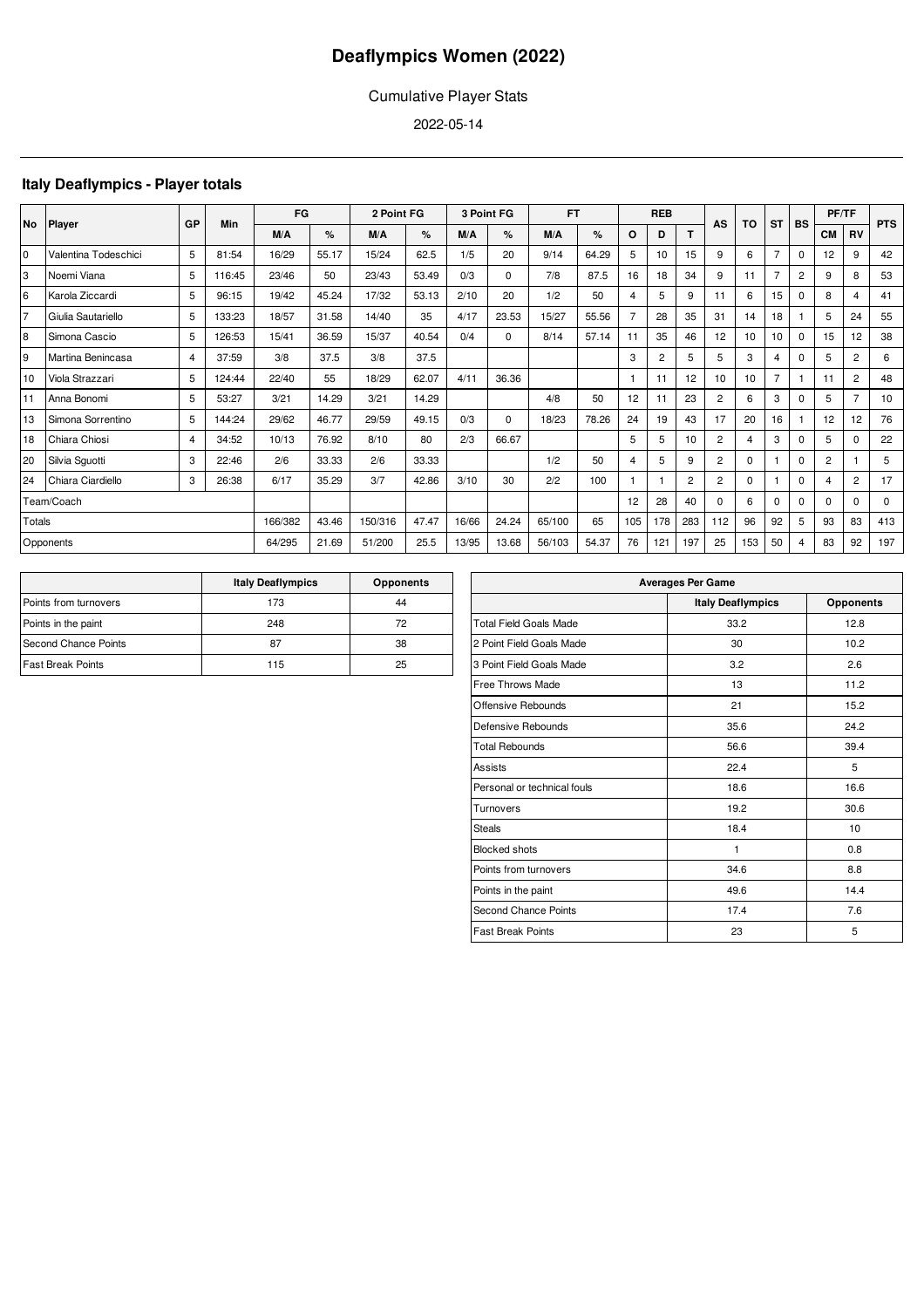### **Italy Deaflympics - Player averages**

|                |                      |    |       | FG        |       | 2 Point FG |       | 3 Point FG |          | <b>FT</b> |       |         | <b>REB</b>     |                |                |                 |                |             |           | PF/TF     |                |
|----------------|----------------------|----|-------|-----------|-------|------------|-------|------------|----------|-----------|-------|---------|----------------|----------------|----------------|-----------------|----------------|-------------|-----------|-----------|----------------|
|                | No Player            | GP | Min   | M/A       | %     | M/A        | $\%$  | M/A        | ℅        | M/A       | %     | $\circ$ | D              | т              | AS             | TO              | <b>ST</b>      | <b>BS</b>   | <b>CM</b> | <b>RV</b> | <b>PTS</b>     |
|                |                      |    |       |           |       |            |       |            |          |           |       |         |                |                |                |                 |                |             |           |           |                |
| $\overline{0}$ | Valentina Todeschici | 5  | 16:22 | 3.2/5.8   | 55.17 | 3/4.8      | 62.5  | 0.2/1      | 20       | 1.8/2.8   | 64.29 | 1       | $\overline{2}$ | 3              | 1.8            | 1.2             | 1.4            | $\Omega$    | 2.4       | 1.8       | 8.4            |
| 3              | Noemi Viana          | 5  | 23:21 | 4.6/9.2   | 50    | 4.6/8.6    | 53.49 | 0/0.6      | $\Omega$ | 1.4/1.6   | 87.5  | 3.2     | 3.6            | 6.8            | 1.8            | 2.2             | 1.4            | 0.4         | 1.8       | 1.6       | 10.6           |
| 6              | Karola Ziccardi      | 5  | 19:15 | 3.8/8.4   | 45.24 | 3.4/6.4    | 53.13 | 0.4/2      | 20       | 0.2/0.4   | 50    | 0.8     |                | 1.8            | 2.2            | $\overline{.2}$ | 3              | $\Omega$    | 1.6       | 0.8       | 8.2            |
| 17             | Giulia Sautariello   | 5  | 26:40 | 3.6/11.4  | 31.58 | 2.8/8      | 35    | 0.8/3.4    | 23.53    | 3/5.4     | 55.56 | 1.4     | 5.6            | $\overline{7}$ | 6.2            | 2.8             | 3.6            | 0.2         |           | 4.8       | 11             |
| $\overline{8}$ | Simona Cascio        | 5  | 25:22 | 3/8.2     | 36.59 | 3/7.4      | 40.54 | 0/0.8      | $\Omega$ | 1.6/2.8   | 57.14 | 2.2     |                | 9.2            | 2.4            | $\overline{2}$  | $\overline{c}$ | $\Omega$    | 3         | 2.4       | 7.6            |
| $\overline{9}$ | Martina Benincasa    | 4  | 9:29  | 0.75/2    | 37.5  | 0.75/2     | 37.5  |            |          |           |       | 0.75    | 0.5            | 1.25           | 1.25           | 0.75            |                | 0           | 1.25      | 0.5       | 1.5            |
| 10             | Viola Strazzari      | 5  | 24:56 | 4.4/8     | 55    | 3.6/5.8    | 62.07 | 0.8/2.2    | 36.36    |           |       | 0.2     | 2.2            | 2.4            | $\overline{2}$ | $\overline{2}$  | 1.4            | 0.2         | 2.2       | 0.4       | 9.6            |
|                | Anna Bonomi          | 5  | 10:41 | 0.6/4.2   | 14.29 | 0.6/4.2    | 14.29 |            |          | 0.8/1.6   | 50    | 2.4     | 2.2            | 4.6            | 0.4            | 1.2             | 0.6            | $\Omega$    |           | 1.4       | $\overline{2}$ |
| 13             | Simona Sorrentino    | 5  | 28:52 | 5.8/12.4  | 46.77 | 5.8/11.8   | 49.15 | 0/0.6      | $\Omega$ | 3.6/4.6   | 78.26 | 4.8     | 3.8            | 8.6            | 3.4            | 4               | 3.2            | 0.2         | 2.4       | 2.4       | 15.2           |
| 18             | Chiara Chiosi        | 4  | 8:43  | 2.5/3.25  | 76.92 | 2/2.5      | 80    | 0.5/0.75   | 66.67    |           |       | 1.25    | .25            | 2.5            | 0.5            |                 | 0.75           | $\Omega$    | 1.25      | $\Omega$  | 5.5            |
| 20             | Silvia Sguotti       | 3  | 7:35  | 0.67/2    | 33.33 | 0.67/2     | 33.33 |            |          | 0.33/0.67 | 50    | 1.33    | .67            | 3              | 0.67           | $\Omega$        | 0.33           | $\mathbf 0$ | 0.67      | 0.33      | 1.67           |
| 24             | Chiara Ciardiello    | 3  | 8:52  | 2/5.67    | 35.29 | 1/2.33     | 42.86 | 1/3.33     | 30       | 0.67/0.67 | 100   | 0.33    | 0.33           | 0.67           | 0.67           | $\Omega$        | 0.33           | $\mathbf 0$ | 1.33      | 0.67      | 5.67           |
|                | Team/Coach           |    |       |           |       |            |       |            |          |           |       | 2.4     | 5.6            | 8              | 0              | 1.2             | 0              | $\Omega$    | 0         | $\Omega$  | $\Omega$       |
| Totals         |                      |    |       | 33.2/76.4 | 43.46 | 30/63.2    | 47.47 | 3.2/13.2   | 24.24    | 13/20     | 65    | 21      | 35.6           | 56.6           | 22.4           | 19.2            | 18.4           |             | 18.6      | 16.6      | 82.6           |
|                | Opponents            |    |       | 12.8/59   | 21.69 | 10.2/40    | 25.5  | 2.6/19     | 13.68    | 11.2/20.6 | 54.37 | 15.2    | 24.2           | 39.4           | 5              | 30.6            | 10             | 0.8         | 16.6      | 18.4      | 39.4           |

|                          | <b>Italy Deaflympics</b> | <b>Opponents</b> |
|--------------------------|--------------------------|------------------|
| Points from turnovers    | 173                      | 44               |
| Points in the paint      | 248                      | 72               |
| Second Chance Points     | 87                       | 38               |
| <b>Fast Break Points</b> | 115                      | 25               |

| <b>Averages Per Game</b>      |                          |                  |  |  |  |  |  |  |  |  |
|-------------------------------|--------------------------|------------------|--|--|--|--|--|--|--|--|
|                               | <b>Italy Deaflympics</b> | <b>Opponents</b> |  |  |  |  |  |  |  |  |
| <b>Total Field Goals Made</b> | 33.2                     | 12.8             |  |  |  |  |  |  |  |  |
| 2 Point Field Goals Made      | 30                       | 10.2             |  |  |  |  |  |  |  |  |
| 3 Point Field Goals Made      | 3.2                      | 2.6              |  |  |  |  |  |  |  |  |
| Free Throws Made              | 13                       | 11.2             |  |  |  |  |  |  |  |  |
| Offensive Rebounds            | 21                       | 15.2             |  |  |  |  |  |  |  |  |
| Defensive Rebounds            | 35.6                     | 24.2             |  |  |  |  |  |  |  |  |
| <b>Total Rebounds</b>         | 56.6                     | 39.4             |  |  |  |  |  |  |  |  |
| <b>Assists</b>                | 22.4                     | 5                |  |  |  |  |  |  |  |  |
| Personal or technical fouls   | 18.6                     | 16.6             |  |  |  |  |  |  |  |  |
| Turnovers                     | 19.2                     | 30.6             |  |  |  |  |  |  |  |  |
| <b>Steals</b>                 | 18.4                     | 10               |  |  |  |  |  |  |  |  |
| <b>Blocked shots</b>          | 1                        | 0.8              |  |  |  |  |  |  |  |  |
| Points from turnovers         | 34.6                     | 8.8              |  |  |  |  |  |  |  |  |
| Points in the paint           | 49.6                     | 14.4             |  |  |  |  |  |  |  |  |
| Second Chance Points          | 17.4                     | 7.6              |  |  |  |  |  |  |  |  |
| <b>Fast Break Points</b>      | 23                       | 5                |  |  |  |  |  |  |  |  |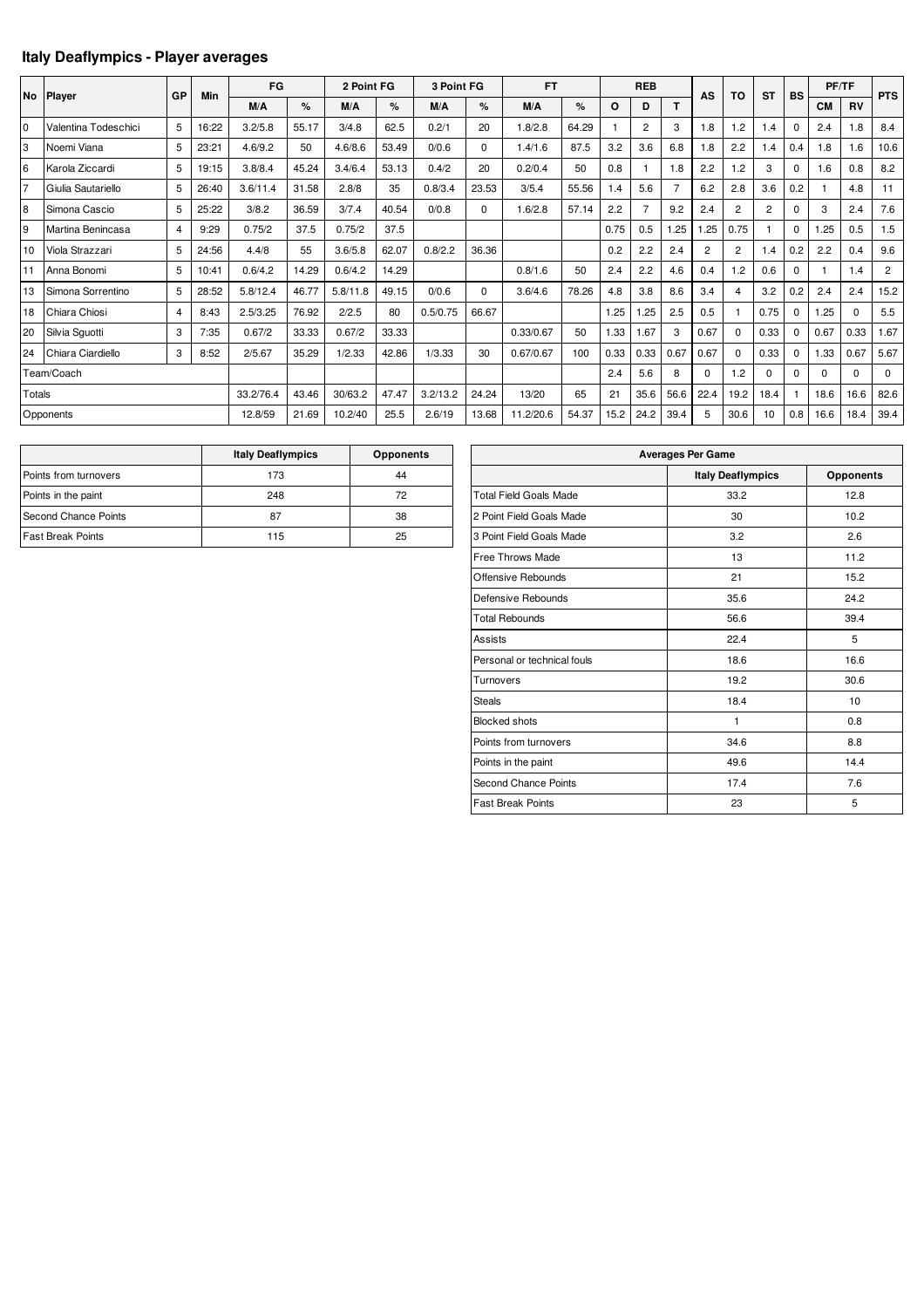### Cumulative Player Stats

2022-05-14

### **Kenya Deaflympics - Player totals**

|                |                          | GP | Min    |         | FG<br>2 Point FG |         |       |       | 3 Point FG | FT.    |             |                | <b>REB</b>     |     | AS             | TO             | <b>ST</b>      | <b>BS</b>      | PF/TF          |                | <b>PTS</b>  |
|----------------|--------------------------|----|--------|---------|------------------|---------|-------|-------|------------|--------|-------------|----------------|----------------|-----|----------------|----------------|----------------|----------------|----------------|----------------|-------------|
|                | No Player                |    |        | M/A     | %                | M/A     | %     | M/A   | %          | M/A    | %           | O              | D              |     |                |                |                |                | <b>CM</b>      | <b>RV</b>      |             |
| 14             | Mary Apiyo Opiyo         | 6  | 88:33  | 2/20    | 10               | 2/18    | 11.11 | 0/2   | $\Omega$   | 0/2    | $\mathbf 0$ |                | 13             | 20  | 3              | 9              | 4              | $\overline{2}$ | 10             |                | 4           |
| 5              | Sylvia Achieng Odhiambo  | 6  | 110:29 | 11/33   | 33.33            | 11/32   | 34.38 | 0/1   | $\Omega$   |        |             | 20             | 21             | 41  |                | 14             | 6              |                | 17             | $\Omega$       | 22          |
| 6              | Lucy Akinyi Ouma         | 6  | 34:33  | 2/14    | 14.29            | 2/11    | 18.18 | 0/3   | $\Omega$   | 1/3    | 33.33       | 3              | $\overline{2}$ | 5   |                | 9              |                | $\Omega$       | 5              | 3              | 5           |
| 7              | Mercyline Nekesa Amudavi | 6  | 64:40  | 9/31    | 29.03            | 8/27    | 29.63 | 1/4   | 25         | 3/6    | 50          | 5              | 6              | 11  | $\overline{7}$ | 11             | 11             | $\Omega$       | 4              | 3              | 22          |
| $\overline{8}$ | Peninah Njeri Mwangi     | 6  | 182:1  | 20/79   | 25.32            | 17/61   | 27.87 | 3/18  | 16.67      | 3/3    | 100         | $\overline{7}$ | 11             | 18  | 13             | 30             | 20             | $\Omega$       | 8              | $\overline{7}$ | 46          |
| 9              | Teresia Wangui           | 6  | 56:33  | 2/6     | 33.33            | 2/6     | 33.33 |       |            |        |             | 4              | 4              | 8   | 0              | $\overline{c}$ | $\overline{2}$ | $\Omega$       | 3              |                | 4           |
| 10             | Morrine Anyango          | 6  | 129:23 | 6/32    | 18.75            | 5/30    | 16.67 | 1/2   | 50         | 1/4    | 25          | 25             | 18             | 43  | $\overline{7}$ | 15             | 11             | $\Omega$       | 13             | 5              | 14          |
| 11             | Mercy Mideva             | 6  | 177:57 | 30/134  | 22.39            | 27/99   | 27.27 | 3/35  | 8.57       | 19/42  | 45.24       | 23             | 24             | 47  | 3              | 34             | 12             | $\Omega$       | $\overline{2}$ | 30             | 82          |
| 12             | Winnie Adhiambo          | 6  | 171:48 | 14/62   | 22.58            | 13/44   | 29.55 | 1/18  | 5.56       |        |             | 8              | 16             | 24  | $\overline{7}$ | 29             | 12             | 0              | 9              | 3              | 29          |
| 13             | Mercy Jerono             | 6  | 57:14  | 3/13    | 23.08            | 3/13    | 23.08 |       |            | 0/2    | $\mathbf 0$ | 4              | 4              | 8   |                | 9              | 4              | $\overline{2}$ | 5              | 4              | 6           |
| 14             | <b>Christine Nafula</b>  | 6  | 42:36  | 2/10    | 20               | 2/10    | 20    |       |            | 1/4    | 25          |                | 6              | 13  | 0              | 5              | 4              |                | 8              | 4              | 5           |
| 15             | Sabina Achieng           | 6  | 84:13  | 4/23    | 17.39            | 4/19    | 21.05 | 0/4   | 0          |        |             | 12             | $\overline{7}$ | 19  | 11             | 18             | 5              | $\Omega$       | 5              | 3              | 8           |
|                | Team/Coach               |    |        |         |                  |         |       |       |            |        |             | 21             | 16             | 37  | 0              | 16             | $\Omega$       | $\Omega$       | $\Omega$       | 0              | $\mathbf 0$ |
| Totals         |                          |    |        | 105/457 | 22.98            | 96/370  | 25.95 | 9/87  | 10.34      | 28/66  | 42.42       | 146            | 148            | 294 | 54             | 201            | 92             | 6              | 89             | 64             | 247         |
|                | Opponents                |    |        | 193/448 | 43.08            | 173/365 | 47.4  | 20/83 | 24.1       | 63/108 | 58.33       | 122            | 221            | 343 | 114            | 169            | 99             | 13             | 65             | 89             | 469         |

|                             | <b>Kenya Deaflympics</b> | <b>Opponents</b> |
|-----------------------------|--------------------------|------------------|
| Points from turnovers       | 121                      | 194              |
| Points in the paint         | 158                      | 272              |
| <b>Second Chance Points</b> | 65                       | 94               |
| <b>Fast Break Points</b>    | 75                       | 128              |

| <b>Averages Per Game</b>      |                   |                  |  |  |  |  |  |  |  |
|-------------------------------|-------------------|------------------|--|--|--|--|--|--|--|
|                               | Kenya Deaflympics | <b>Opponents</b> |  |  |  |  |  |  |  |
| <b>Total Field Goals Made</b> | 17.5              | 32.17            |  |  |  |  |  |  |  |
| 2 Point Field Goals Made      | 16                | 28.83            |  |  |  |  |  |  |  |
| 3 Point Field Goals Made      | 1.5               | 3.33             |  |  |  |  |  |  |  |
| Free Throws Made              | 4.67              | 10.5             |  |  |  |  |  |  |  |
| Offensive Rebounds            | 24.33             | 20.33            |  |  |  |  |  |  |  |
| Defensive Rebounds            | 24.67             | 36.83            |  |  |  |  |  |  |  |
| <b>Total Rebounds</b>         | 49                | 57.17            |  |  |  |  |  |  |  |
| Assists                       | 9                 | 19               |  |  |  |  |  |  |  |
| Personal or technical fouls   | 14.83             | 10.83            |  |  |  |  |  |  |  |
| Turnovers                     | 33.5              | 28.17            |  |  |  |  |  |  |  |
| <b>Steals</b>                 | 15.33             | 16.5             |  |  |  |  |  |  |  |
| <b>Blocked shots</b>          | 1                 | 2.17             |  |  |  |  |  |  |  |
| Points from turnovers         | 20.17             | 32.33            |  |  |  |  |  |  |  |
| Points in the paint           | 26.33             | 45.33            |  |  |  |  |  |  |  |
| <b>Second Chance Points</b>   | 10.83             | 15.67            |  |  |  |  |  |  |  |
| <b>Fast Break Points</b>      | 12.5              | 21.33            |  |  |  |  |  |  |  |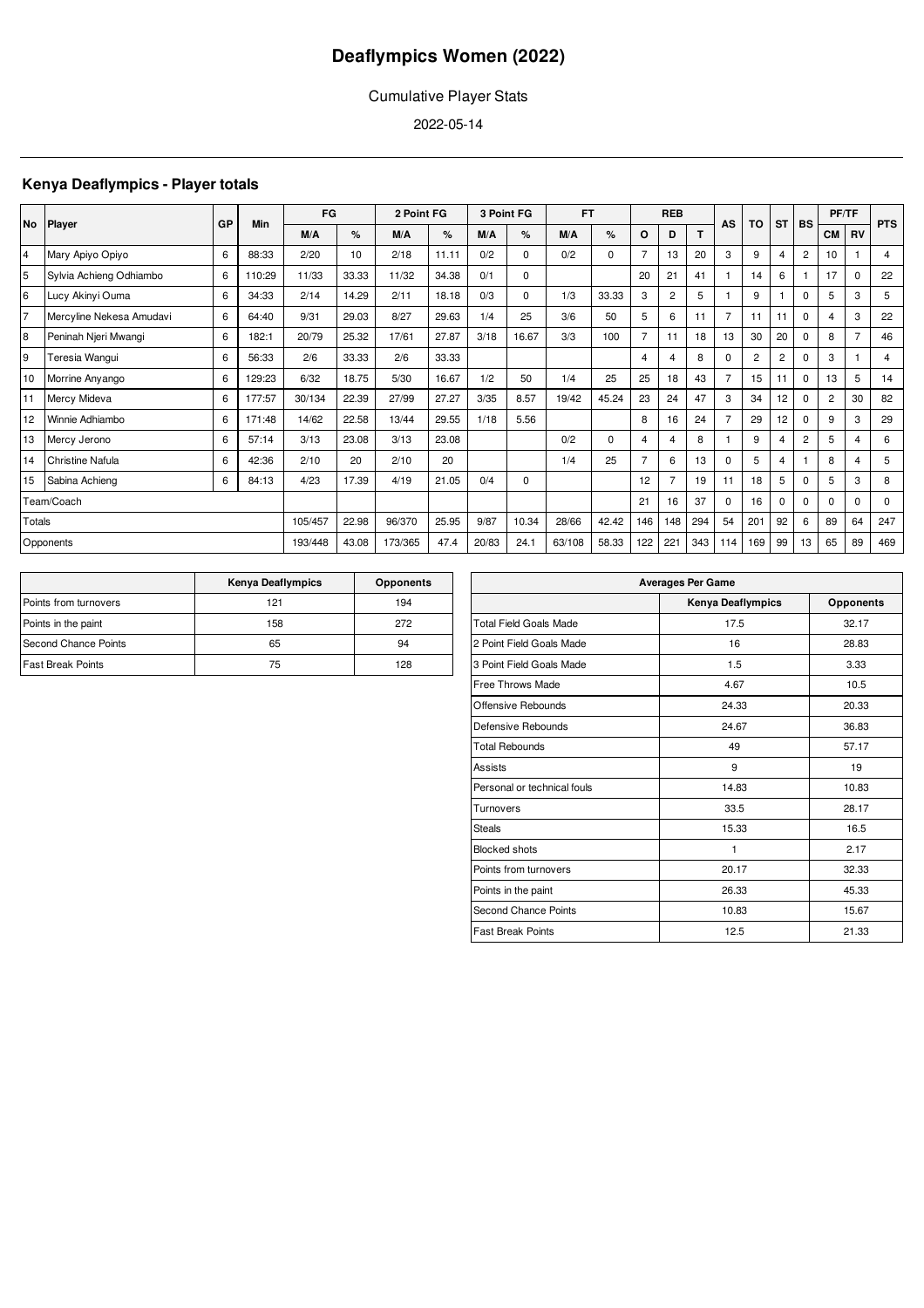### **Kenya Deaflympics - Player averages**

|                |                          |    |       | FG          |       | 2 Point FG  |       | 3 Point FG |          | <b>FT</b> |       |                | <b>REB</b>     |       |           |           |                |             |           | PF/TF     |             |
|----------------|--------------------------|----|-------|-------------|-------|-------------|-------|------------|----------|-----------|-------|----------------|----------------|-------|-----------|-----------|----------------|-------------|-----------|-----------|-------------|
|                | No Player                | GP | Min   |             |       |             |       |            |          |           |       |                |                |       | <b>AS</b> | <b>TO</b> | <b>ST</b>      | <b>BS</b>   |           |           | <b>PTS</b>  |
|                |                          |    |       | M/A         | %     | M/A         | %     | M/A        | %        | M/A       | %     | O              | D              | T.    |           |           |                |             | <b>CM</b> | <b>RV</b> |             |
| $\overline{4}$ | Mary Apiyo Opiyo         | 6  | 14:45 | 0.33/3.33   | 10    | 0.33/3      | 11.11 | 0/0.33     | $\Omega$ | 0/0.33    | 0     | 1.17           | 2.17           | 3.33  | 0.5       | 1.5       | 0.67           | 0.33        | 1.67      | 0.17      | 0.67        |
| 5              | Sylvia Achieng Odhiambo  | 6  | 18:24 | 1.83/5.5    | 33.33 | 1.83/5.33   | 34.38 | 0/0.17     | $\Omega$ |           |       | 3.33           | 3.5            | 6.83  | 0.17      | 2.33      |                | 0.17        | 2.83      | $\Omega$  | 3.67        |
| 6              | Lucy Akinyi Ouma         | 6  | 5:45  | 0.33/2.33   | 14.29 | 0.33/1.83   | 18.18 | 0/0.5      | $\Omega$ | 0.17/0.5  | 33.33 | 0.5            | 0.33           | 0.83  | 0.17      | 1.5       | 0.17           | $\mathbf 0$ | 0.83      | 0.5       | 0.83        |
| 17             | Mercyline Nekesa Amudavi | 6  | 10:46 | 1.5/5.17    | 29.03 | 1.33/4.5    | 29.63 | 0.17/0.67  | 25       | 0.5/1     | 50    | 0.83           |                | 1.83  | 1.17      | 1.83      | .83            | $\mathbf 0$ | 0.67      | 0.5       | 3.67        |
| 8              | Peninah Njeri Mwangi     | 6  | 30:20 | 3.33/13.17  | 25.32 | 2.83/10.17  | 27.87 | 0.5/3      | 16.67    | 0.5/0.5   | 100   | 1.17           | 1.83           | 3     | 2.17      | 5         | 3.33           | $\mathbf 0$ | .33       | 1.17      | 7.67        |
| 9              | Teresia Wangui           | 6  | 9:25  | 0.33/1      | 33.33 | 0.33/1      | 33.33 |            |          |           |       | 0.67           | 0.67           | .33   | $\Omega$  | 0.33      | 0.33           | $\Omega$    | 0.5       | 0.17      | 0.67        |
|                | 10 Morrine Anyango       | 6  | 21:33 | 1/5.33      | 18.75 | 0.83/5      | 16.67 | 0.17/0.33  | 50       | 0.17/0.67 | 25    | 4.17           | 3              | 7.17  | 1.17      | 2.5       | .83            | $\mathbf 0$ | 2.17      | 0.83      | 2.33        |
|                | 11 Mercy Mideva          | 6  | 29:39 | 5/22.33     | 22.39 | 4.5/16.5    | 27.27 | 0.5/5.83   | 8.57     | 3.17/7    | 45.24 | 3.83           | $\overline{4}$ | 7.83  | 0.5       | 5.67      | $\overline{2}$ | $\mathbf 0$ | 0.33      | 5         | 13.67       |
|                | 12 Winnie Adhiambo       | 6  | 28:38 | 2.33/10.33  | 22.58 | 2.17/7.33   | 29.55 | 0.17/3     | 5.56     |           |       | 1.33           | 2.67           | 4     | 1.17      | 4.83      | $\overline{2}$ | $\Omega$    | 1.5       | 0.5       | 4.83        |
|                | 13 Mercy Jerono          | 6  | 9:32  | 0.5/2.17    | 23.08 | 0.5/2.17    | 23.08 |            |          | 0/0.33    | 0     | 0.67           | 0.67           | 1.33  | 0.17      | 1.5       | 0.67           | 0.33        | 0.83      | 0.67      |             |
|                | 14 Christine Nafula      | 6  | 7:6   | 0.33/1.67   | 20    | 0.33/1.67   | 20    |            |          | 0.17/0.67 | 25    | 1.17           |                | 2.17  | $\Omega$  | 0.83      | 0.67           | 0.17        | 1.33      | 0.67      | 0.83        |
|                | 15 Sabina Achieng        | 6  | 14:2  | 0.67/3.83   | 17.39 | 0.67/3.17   | 21.05 | 0/0.67     | $\Omega$ |           |       | $\overline{2}$ | 1.17           | 3.17  | .83       | 3         | 0.83           | $\Omega$    | 0.83      | 0.5       | 1.33        |
|                | Team/Coach               |    |       |             |       |             |       |            |          |           |       | 3.5            | 2.67           | 6.17  | $\Omega$  | 2.67      | $\Omega$       | $\Omega$    | 0         | $\Omega$  | $\mathbf 0$ |
| Totals         |                          |    |       | 17.5/76.17  | 22.98 | 16/61.67    | 25.95 | 1.5/14.5   | 10.34    | 4.67/11   | 42.42 | 24.33 24.67    |                | 49    | 9         | 33.5      | 15.33          |             | 14.83     | 10.67     | 41.17       |
|                | Opponents                |    |       | 32.17/74.67 | 43.08 | 28.83/60.83 | 47.4  | 3.33/13.83 | 24.1     | 10.5/18   | 58.33 | 20.33          | 36.83          | 57.17 | 19        | 28.17     | 16.5           | 2.17        | 10.83     | 14.83     | 78.17       |

|                          | <b>Kenya Deaflympics</b> | <b>Opponents</b> |
|--------------------------|--------------------------|------------------|
| Points from turnovers    | 121                      | 194              |
| Points in the paint      | 158                      | 272              |
| Second Chance Points     | 65                       | 94               |
| <b>Fast Break Points</b> | 75                       | 128              |

| <b>Averages Per Game</b>      |                          |                  |  |  |  |  |  |  |  |  |
|-------------------------------|--------------------------|------------------|--|--|--|--|--|--|--|--|
|                               | <b>Kenya Deaflympics</b> | <b>Opponents</b> |  |  |  |  |  |  |  |  |
| <b>Total Field Goals Made</b> | 17.5                     | 32.17            |  |  |  |  |  |  |  |  |
| 2 Point Field Goals Made      | 16                       | 28.83            |  |  |  |  |  |  |  |  |
| 3 Point Field Goals Made      | 1.5                      | 3.33             |  |  |  |  |  |  |  |  |
| Free Throws Made              | 4.67                     | 10.5             |  |  |  |  |  |  |  |  |
| Offensive Rebounds            | 24.33                    | 20.33            |  |  |  |  |  |  |  |  |
| Defensive Rebounds            | 24.67                    | 36.83            |  |  |  |  |  |  |  |  |
| <b>Total Rebounds</b>         | 49                       | 57.17            |  |  |  |  |  |  |  |  |
| Assists                       | 9                        | 19               |  |  |  |  |  |  |  |  |
| Personal or technical fouls   | 14.83                    | 10.83            |  |  |  |  |  |  |  |  |
| Turnovers                     | 33.5                     | 28.17            |  |  |  |  |  |  |  |  |
| <b>Steals</b>                 | 15.33                    | 16.5             |  |  |  |  |  |  |  |  |
| <b>Blocked shots</b>          | 1                        | 2.17             |  |  |  |  |  |  |  |  |
| Points from turnovers         | 20.17                    | 32.33            |  |  |  |  |  |  |  |  |
| Points in the paint           | 26.33                    | 45.33            |  |  |  |  |  |  |  |  |
| Second Chance Points          | 10.83                    | 15.67            |  |  |  |  |  |  |  |  |
| <b>Fast Break Points</b>      | 12.5                     | 21.33            |  |  |  |  |  |  |  |  |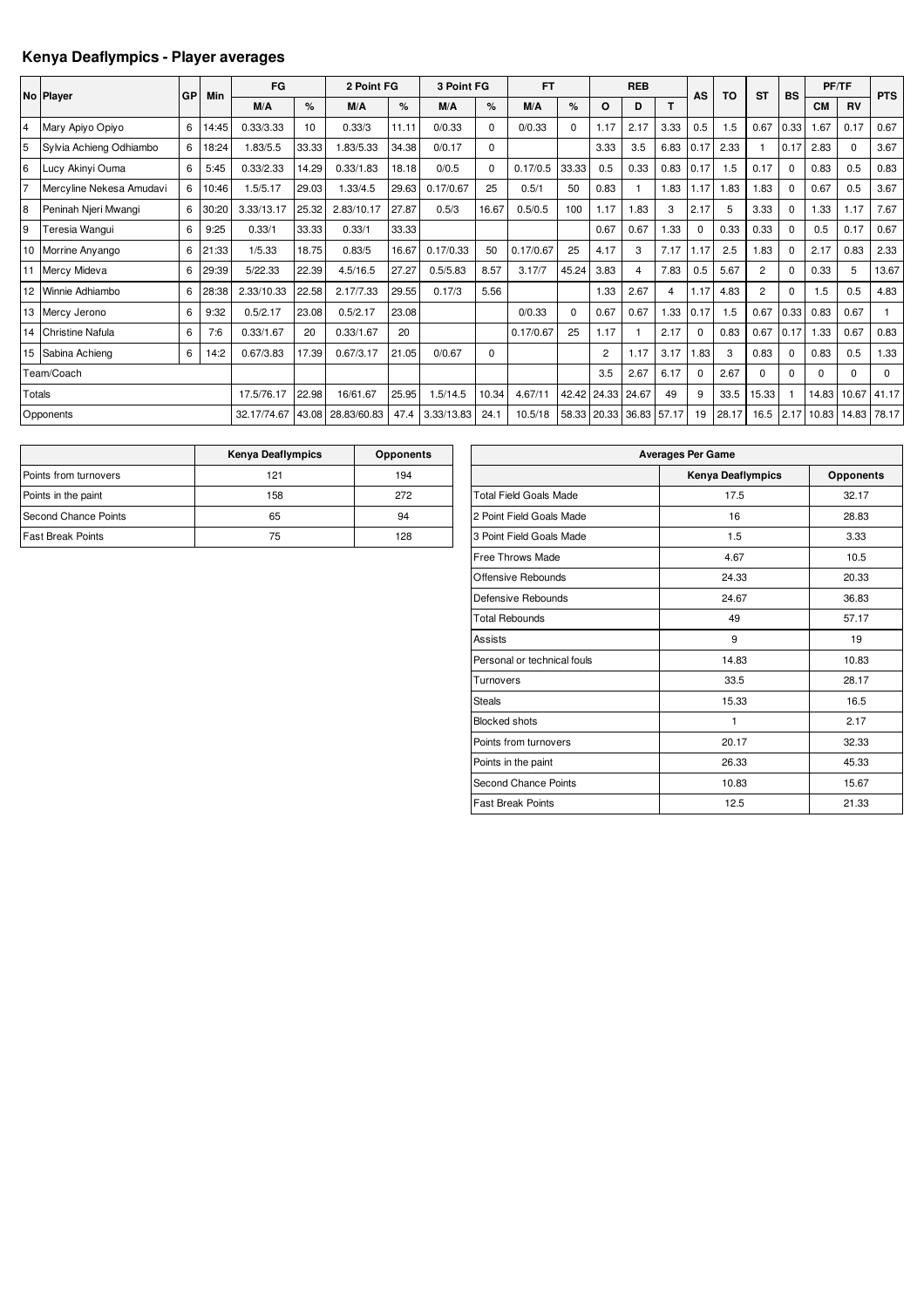### Cumulative Player Stats

2022-05-14

### **Lithuania Deaflympics - Player totals**

| <b>No</b>      |                             | GP             | Min    | FG      |       | 2 Point FG |       | 3 Point FG |             | <b>FT</b> |       |                | <b>REB</b>     |     | AS             | TO               | <b>ST</b>      | BS          |                | PF/TF        | <b>PTS</b> |
|----------------|-----------------------------|----------------|--------|---------|-------|------------|-------|------------|-------------|-----------|-------|----------------|----------------|-----|----------------|------------------|----------------|-------------|----------------|--------------|------------|
|                | <b>Player</b>               |                |        | M/A     | %     | M/A        | %     | M/A        | %           | M/A       | %     | $\circ$        | D              | T.  |                |                  |                |             | <b>CM</b>      | <b>RV</b>    |            |
| 5              | Agne Valkiuniene            | 3              | 51:59  | 8/23    | 34.78 | 8/12       | 66.67 | 0/11       | 0           |           |       | 3              | 8              | 11  | 9              |                  | 6              | $\mathbf 0$ |                | 3            | 16         |
| 6              | Grazine Jocyte              | 6              | 148:1  | 23/61   | 37.7  | 11/39      | 28.21 | 12/22      | 54.55       | 4/8       | 50    | 15             | 9              | 24  | 13             | 17               | 14             | $\mathbf 0$ | 14             | 12           | 62         |
| $\overline{7}$ | Justina Burbaite-Maciuliene | 5              | 106:15 | 18/52   | 34.62 | 14/40      | 35    | 4/12       | 33.33       | 6/10      | 60    | 12             | 9              | 21  | 5              | 10               | $\overline{7}$ | $\mathbf 0$ | 13             | 9            | 46         |
| 8              | Ausra Milasauske            | 5              | 97:29  | 5/28    | 17.86 | 5/20       | 25    | 0/8        | 0           | 5/8       | 62.5  | $\overline{7}$ | 15             | 22  | $\overline{2}$ | 12               | 11             | 0           | 14             | 11           | 15         |
| 9              | Sonata Bareikiene           | 6              | 93:9   | 19/34   | 55.88 | 14/22      | 63.64 | 5/12       | 41.67       | 5/5       | 100   | $\overline{4}$ | 10             | 14  | 21             | 10               | 16             | $\Omega$    | 5              | 3            | 48         |
| 10             | Jurgita Jankute-Meskine     | 6              | 87:26  | 6/14    | 42.86 | 6/14       | 42.86 |            |             | 2/4       | 50    | 17             | 18             | 35  | 12             | 11               | 6              | $\mathbf 0$ | 14             | 6            | 14         |
| 12             | Deimante Navikaite          | $\overline{2}$ | 56:30  | 14/27   | 51.85 | 14/25      | 56    | 0/2        | 0           |           |       | 5              | 6              | 11  | 3              | $\overline{2}$   | 3              | $\Omega$    | $\overline{2}$ | <sup>0</sup> | 28         |
| 13             | Gabriele Valaityte          | 6              | 106:5  | 32/58   | 55.17 | 32/57      | 56.14 | 0/1        | $\mathbf 0$ | 15/23     | 65.22 | 46             | 23             | 69  | 9              | 10 <sup>10</sup> | 15             | 3           | 10             | 18           | 79         |
| 14             | Kamile Vosyliute            | $\overline{2}$ | 57:31  | 12/26   | 46.15 | 9/15       | 60    | 3/11       | 27.27       |           |       | 3              | $\overline{2}$ | 5   | $\overline{7}$ | $\overline{2}$   | $\overline{2}$ | $\mathbf 0$ | $\overline{2}$ |              | 27         |
| 16             | Ramune Eskertaite           | 5              | 145:53 | 20/66   | 30.3  | 6/24       | 25    | 14/42      | 33.33       | 12/22     | 54.55 | $\overline{2}$ | 10             | 12  | 4              | 8                | 12             | 0           | 13             | 19           | 66         |
| 17             | Jurgita Navickaite          | 5              | 96:26  | 13/37   | 35.14 | 10/29      | 34.48 | 3/8        | 37.5        | 8/13      | 61.54 | 11             | 24             | 35  | 5              |                  | 8              | $\Omega$    | 10             | 8            | 37         |
| 20             | Jurgita Segzdaite           | 5              | 153:16 | 22/51   | 43.14 | 4/11       | 36.36 | 18/40      | 45          | 16/25     | 64    | $\overline{2}$ | 9              | 11  | 25             | 13               | 9              | 1           | 17             | 18           | 78         |
|                | Team/Coach                  |                |        |         |       |            |       |            |             |           |       | 13             | 25             | 38  | $\Omega$       | 5                | $\Omega$       | $\Omega$    | $\overline{2}$ | $\Omega$     | $\Omega$   |
| Totals         |                             |                |        | 192/477 | 40.25 | 133/308    | 43.18 | 59/169     | 34.91       | 73/118    | 61.86 | 140            | 168            | 308 | 115            | 108              | 109            | 4           | 117            | 108          | 516        |
|                | Opponents                   |                |        | 112/335 | 33.43 | 74/213     | 34.74 | 38/122     | 31.15       | 58/109    | 53.21 | 78             | 163            | 241 | 78             | 185              | 44             | 12          | 109            | 115          | 320        |

|                             | Lithuania Deaflympics | <b>Opponents</b> |
|-----------------------------|-----------------------|------------------|
| Points from turnovers       | 195                   | 83               |
| Points in the paint         | 226                   | 110              |
| <b>Second Chance Points</b> | 100                   | 55               |
| <b>Fast Break Points</b>    | 121                   | 55               |

| <b>Averages Per Game</b>      |                              |                  |  |  |  |  |  |  |  |  |
|-------------------------------|------------------------------|------------------|--|--|--|--|--|--|--|--|
|                               | <b>Lithuania Deaflympics</b> | <b>Opponents</b> |  |  |  |  |  |  |  |  |
| <b>Total Field Goals Made</b> | 32                           | 18.67            |  |  |  |  |  |  |  |  |
| 2 Point Field Goals Made      | 22.17                        | 12.33            |  |  |  |  |  |  |  |  |
| 3 Point Field Goals Made      | 9.83                         | 6.33             |  |  |  |  |  |  |  |  |
| <b>Free Throws Made</b>       | 12.17                        | 9.67             |  |  |  |  |  |  |  |  |
| Offensive Rebounds            | 23.33                        | 13               |  |  |  |  |  |  |  |  |
| Defensive Rebounds            | 28                           | 27.17            |  |  |  |  |  |  |  |  |
| <b>Total Rebounds</b>         | 51.33                        | 40.17            |  |  |  |  |  |  |  |  |
| Assists                       | 19.17                        | 13               |  |  |  |  |  |  |  |  |
| Personal or technical fouls   | 19.5                         | 18.17            |  |  |  |  |  |  |  |  |
| Turnovers                     | 18                           | 30.83            |  |  |  |  |  |  |  |  |
| <b>Steals</b>                 | 18.17                        | 7.33             |  |  |  |  |  |  |  |  |
| <b>Blocked shots</b>          | 0.67                         | $\overline{2}$   |  |  |  |  |  |  |  |  |
| Points from turnovers         | 32.5                         | 13.83            |  |  |  |  |  |  |  |  |
| Points in the paint           | 37.67                        | 18.33            |  |  |  |  |  |  |  |  |
| <b>Second Chance Points</b>   | 16.67                        | 9.17             |  |  |  |  |  |  |  |  |
| <b>Fast Break Points</b>      | 20.17                        | 9.17             |  |  |  |  |  |  |  |  |
|                               |                              |                  |  |  |  |  |  |  |  |  |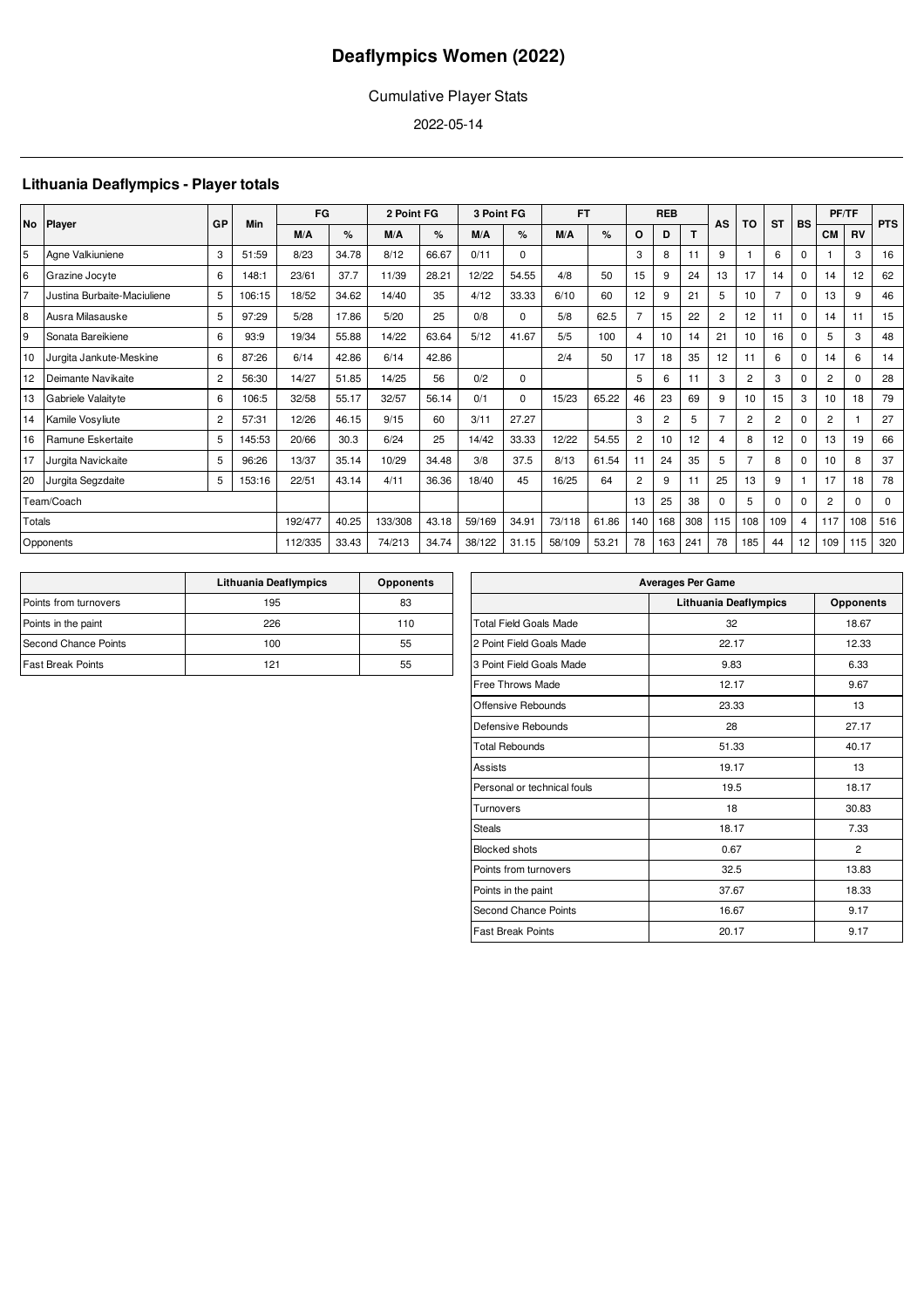### **Lithuania Deaflympics - Player averages**

|        |                             |                |       | FG                |       | 2 Point FG        |       | 3 Point FG             |          | <b>FT</b>   |       |       | <b>REB</b>     |                |          |                |                |                |                | PF/TF          |             |
|--------|-----------------------------|----------------|-------|-------------------|-------|-------------------|-------|------------------------|----------|-------------|-------|-------|----------------|----------------|----------|----------------|----------------|----------------|----------------|----------------|-------------|
|        | No Player                   | <b>GP</b>      | Min   | M/A               | $\%$  | M/A               | $\%$  | M/A                    | %        | M/A         | %     | O     | D              | T.             | AS       | TO             | <b>ST</b>      | <b>BS</b>      | <b>CM</b>      | <b>RV</b>      | <b>PTS</b>  |
| 5      | Agne Valkiuniene            | 3              | 17:19 | 2.67/7.67         | 34.78 | 2.67/4            | 66.67 | 0/3.67                 | $\Omega$ |             |       |       | 2.67           | 3.67           | 3        | 0.33           | $\overline{2}$ | $\Omega$       | 0.33           |                | 5.33        |
| 6      | Grazine Jocyte              | 6              | 24:40 | 3.83/10.17        | 37.7  | .83/6.5           | 28.21 | 2/3.67                 | 54.55    | 0.67/1.33   | 50    | 2.5   | 1.5            | 4              | 2.17     | 2.83           | 2.33           | $\Omega$       | 2.33           | $\overline{2}$ | 10.33       |
| 17     | Justina Burbaite-Maciuliene | 5              | 21:15 | 3.6/10.4          | 34.62 | 2.8/8             | 35    | 0.8/2.4                | 33.33    | 1.2/2       | 60    | 2.4   | 1.8            | 4.2            |          | $\overline{2}$ | 1.4            | $\mathbf 0$    | 2.6            | .8             | 9.2         |
| 8      | Ausra Milasauske            | 5              | 19:29 | 1/5.6             | 17.86 | 1/4               | 25    | 0/1.6                  | $\Omega$ | 1/1.6       | 62.5  | 1.4   | 3              | 4.4            | 0.4      | 2.4            | 2.2            | $\Omega$       | 2.8            | 2.2            | 3           |
| 9      | Sonata Bareikiene           | 6              | 15:31 | 3.17/5.67         | 55.88 | 2.33/3.67         | 63.64 | 0.83/2                 | 41.67    | 0.83/0.83   | 100   | 0.67  | 1.67           | 2.33           | 3.5      | 1.67           | 2.67           | 0              | 0.83           | 0.5            | 8           |
|        | 10 Jurgita Jankute-Meskine  | 6              | 14:34 | 1/2.33            | 42.86 | 1/2.33            | 42.86 |                        |          | 0.33/0.67   | 50    | 2.83  | 3              | 5.83           | 2        | 1.83           |                | $\Omega$       | 2.33           |                | 2.33        |
|        | 12 Deimante Navikaite       | $\overline{2}$ | 28:15 | 7/13.5            | 51.85 | 7/12.5            | 56    | 0/1                    | 0        |             |       | 2.5   | 3              | 5.5            | 1.5      |                | 1.5            | $\Omega$       |                | $\mathbf 0$    | 14          |
|        | 13 Gabriele Valaityte       | 6              | 17:40 | 5.33/9.67         | 55.17 | 5.33/9.5          | 56.14 | 0/0.17                 | $\Omega$ | 2.5/3.83    | 65.22 | 7.67  | 3.83           | 11.5           | 1.5      | 1.67           | 2.5            | 0.5            | 1.67           | 3              | 13.17       |
|        | 14 Kamile Vosyliute         | $\mathbf{2}$   | 28:45 | 6/13              | 46.15 | 4.5/7.5           | 60    | 1.5/5.5                | 27.27    |             |       | 1.5   |                | 2.5            | 3.5      |                |                | $\Omega$       |                | 0.5            | 13.5        |
| 16     | Ramune Eskertaite           | 5              | 29:10 | 4/13.2            | 30.3  | 1.2/4.8           | 25    | 2.8/8.4                | 33.33    | 2.4/4.4     | 54.55 | 0.4   | $\overline{c}$ | 2.4            | 0.8      | 1.6            | 2.4            | 0              | 2.6            | 3.8            | 13.2        |
| 17     | Jurgita Navickaite          | 5              | 19:17 | 2.6/7.4           | 35.14 | 2/5.8             | 34.48 | 0.6/1.6                | 37.5     | 1.6/2.6     | 61.54 | 2.2   | 4.8            | $\overline{7}$ |          | 1.4            | 1.6            | $\Omega$       | $\overline{2}$ | .6             | 7.4         |
|        | 20 Jurgita Segzdaite        | 5 <sup>1</sup> | 30:39 | 4.4/10.2          | 43.14 | 0.8/2.2           | 36.36 | 3.6/8                  | 45       | 3.2/5       | 64    | 0.4   | 1.8            | 2.2            | 5        | 2.6            | 1.8            | 0.2            | 3.4            | 3.6            | 15.6        |
|        | Team/Coach                  |                |       |                   |       |                   |       |                        |          |             |       | 2.17  | 4.17           | 6.33           | $\Omega$ | 0.83           | $\mathbf 0$    | 0              | 0.33           | $\Omega$       | $\mathbf 0$ |
| Totals |                             |                |       | 32/79.5           | 40.25 | 22.17/51.33 43.18 |       | 9.83/28.17             | 34.91    | 12.17/19.67 | 61.86 | 23.33 | 28             | 51.33          | 19.17    | 18             | 18.17 0.67     |                | 19.5           | 18             | 86          |
|        | Opponents                   |                |       | 18.67/55.83 33.43 |       | 12.33/35.5        |       | 34.74 6.33/20.33 31.15 |          | 9.67/18.17  | 53.21 | 13    | 27.17          | 40.17          | 13       | 30.83          | 7.33           | $\overline{2}$ | 18.17          | 19.17          | 53.33       |

|                          | Lithuania Deaflympics | <b>Opponents</b> |
|--------------------------|-----------------------|------------------|
| Points from turnovers    | 195                   | 83               |
| Points in the paint      | 226                   | 110              |
| Second Chance Points     | 100                   | 55               |
| <b>Fast Break Points</b> | 121                   | 55               |

| <b>Averages Per Game</b>      |                       |                  |  |  |  |  |  |  |  |  |
|-------------------------------|-----------------------|------------------|--|--|--|--|--|--|--|--|
|                               | Lithuania Deaflympics | <b>Opponents</b> |  |  |  |  |  |  |  |  |
| <b>Total Field Goals Made</b> | 32                    | 18.67            |  |  |  |  |  |  |  |  |
| 2 Point Field Goals Made      | 22.17                 | 12.33            |  |  |  |  |  |  |  |  |
| 3 Point Field Goals Made      | 9.83                  | 6.33             |  |  |  |  |  |  |  |  |
| Free Throws Made              | 12.17                 | 9.67             |  |  |  |  |  |  |  |  |
| Offensive Rebounds            | 23.33                 | 13               |  |  |  |  |  |  |  |  |
| Defensive Rebounds            | 28                    | 27.17            |  |  |  |  |  |  |  |  |
| <b>Total Rebounds</b>         | 51.33                 | 40.17            |  |  |  |  |  |  |  |  |
| <b>Assists</b>                | 19.17                 | 13               |  |  |  |  |  |  |  |  |
| Personal or technical fouls   | 19.5                  | 18.17            |  |  |  |  |  |  |  |  |
| Turnovers                     | 18                    | 30.83            |  |  |  |  |  |  |  |  |
| <b>Steals</b>                 | 18.17                 | 7.33             |  |  |  |  |  |  |  |  |
| <b>Blocked shots</b>          | 0.67                  | $\overline{2}$   |  |  |  |  |  |  |  |  |
| Points from turnovers         | 32.5                  | 13.83            |  |  |  |  |  |  |  |  |
| Points in the paint           | 37.67                 | 18.33            |  |  |  |  |  |  |  |  |
| Second Chance Points          | 16.67                 | 9.17             |  |  |  |  |  |  |  |  |
| <b>Fast Break Points</b>      | 20.17                 | 9.17             |  |  |  |  |  |  |  |  |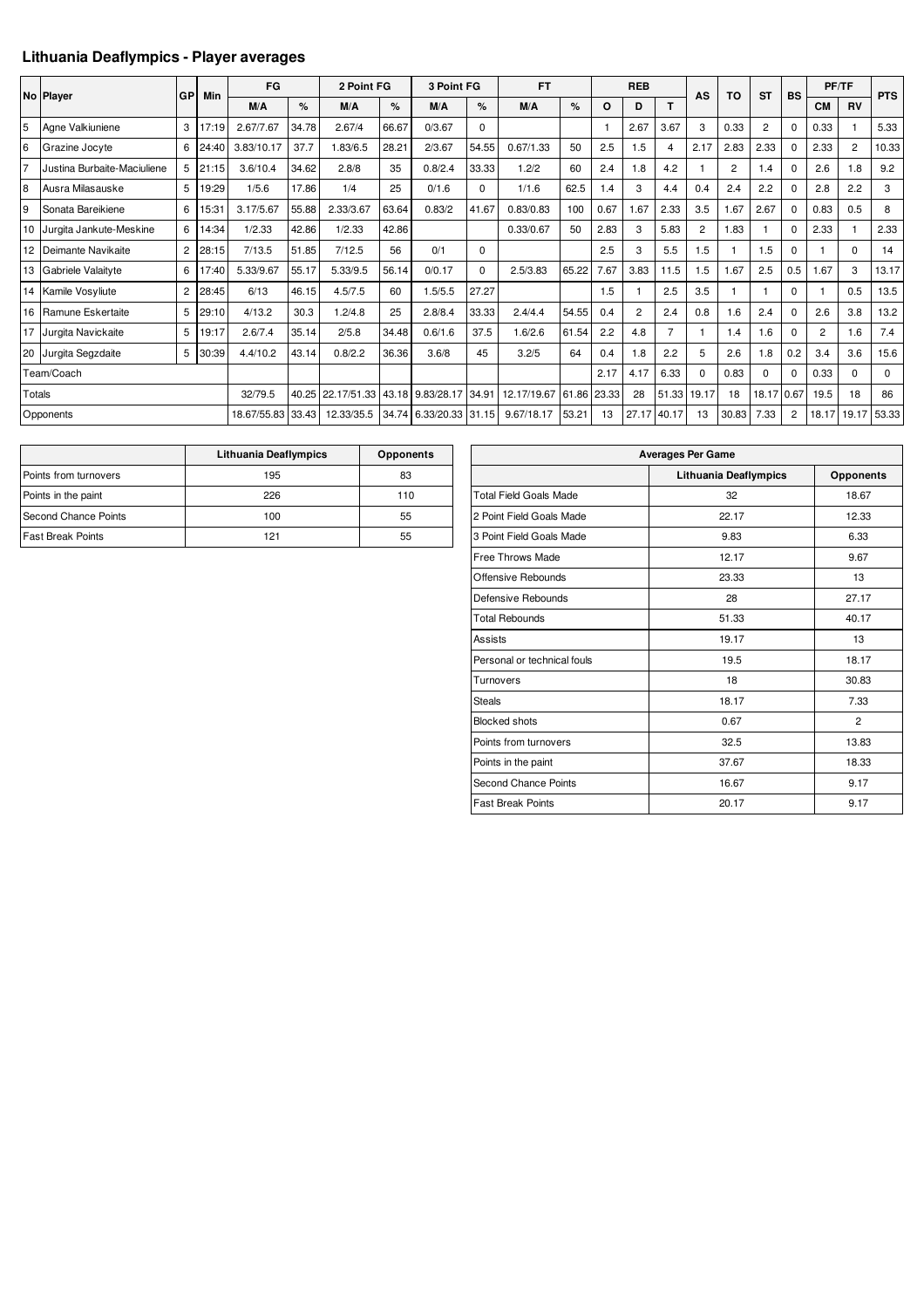### Cumulative Player Stats

2022-05-14

### **Poland Deaflympics - Player totals**

| No             |                  | GP | Min    | FG      |       | 2 Point FG |       | 3 Point FG |          | <b>FT</b> |       |         | <b>REB</b> |                |                | TO             | <b>ST</b>      | <b>BS</b> |             | PF/TF     | <b>PTS</b> |
|----------------|------------------|----|--------|---------|-------|------------|-------|------------|----------|-----------|-------|---------|------------|----------------|----------------|----------------|----------------|-----------|-------------|-----------|------------|
|                | <b>Player</b>    |    |        | M/A     | %     | M/A        | %     | M/A        | %        | M/A       | %     | $\circ$ | D          |                | AS             |                |                |           | <b>CM</b>   | <b>RV</b> |            |
| $\overline{4}$ | Marta Byczkowska | 3  | 26:30  | 2/6     | 33.33 | 2/6        | 33.33 |            |          |           |       | 4       |            | 5              | 2              |                | 3              | $\Omega$  | $\mathbf 0$ |           | 4          |
| 6              | Natalia Pysklo   | 3  | 30:5   | 2/14    | 14.29 | 2/9        | 22.22 | 0/5        | 0        | 2/2       | 100   |         |            | $\overline{2}$ | $\overline{c}$ | $\overline{2}$ | $\overline{2}$ |           | $\mathbf 0$ |           | 6          |
| $\overline{7}$ | Anna Kuzniewska  | 6  | 169:13 | 19/74   | 25.68 | 16/48      | 33.33 | 3/26       | 11.54    | 7/12      | 58.33 | 8       | 17         | 25             | 13             | 16             | 14             |           | 16          | 18        | 48         |
| 8              | Matylda Dobejko  | 6  | 171:23 | 31/107  | 28.97 | 19/64      | 29.69 | 12/43      | 27.91    | 12/19     | 63.16 |         | 26         | 33             | 8              | 11             | 11             | $\Omega$  | 16          | 19        | 86         |
| 9              | Dominica Bigai   | 6  | 205:1  | 27/61   | 44.26 | 27/58      | 46.55 | 0/3        | $\Omega$ | 13/20     | 65    | 35      | 26         | 61             | 9              | 12             | 15             | $\Omega$  | 20          | 16        | 67         |
| 10             | Sara Twardowska  | 6  | 124:47 | 20/49   | 40.82 | 18/31      | 58.06 | 2/18       | 11.11    | 8/12      | 66.67 | 10      | 14         | 24             | 7              | 10             | 11             | $\Omega$  | 6           | 10        | 50         |
| 11             | Agata Krygowska  | 6  | 215:52 | 30/98   | 30.61 | 13/41      | 31.71 | 17/57      | 29.82    | 11/16     | 68.75 |         | 29         | 33             | 24             | 12             | 17             |           | 17          | 9         | 88         |
| 13             | Karolina Przybyl | 6  | 165:41 | 11/29   | 37.93 | 11/25      | 44    | 0/4        | $\Omega$ | 3/4       | 75    | 21      | 28         | 49             | 9              | 13             | 13             | $\Omega$  | 11          | 4         | 25         |
| 14             | Angelika Wanta   | 6  | 91:28  | 12/41   | 29.27 | 9/23       | 39.13 | 3/18       | 16.67    | 6/14      | 42.86 | 16      | 11         | 27             | 15             | 11             | 11             | $\Omega$  | 14          | 12        | 33         |
|                | Team/Coach       |    |        |         |       |            |       |            |          |           |       | 10      | 24         | 34             | $\Omega$       | 5              | $\Omega$       | $\Omega$  | $\Omega$    | $\Omega$  | $\Omega$   |
| Totals         |                  |    |        | 154/479 | 32.15 | 117/305    | 38.36 | 37/174     | 21.26    | 62/99     | 62.63 | 116     | 177        | 293            | 89             | 93             | 97             | 3         | 100         | 90        | 407        |
|                | Opponents        |    |        | 114/342 | 33.33 | 92/238     | 38.66 | 22/104     | 21.15    | 62/112    | 55.36 | 70      | 223        | 293            | 71             | 167            | 47             | 5         | 91          | 100       | 312        |

|                          | <b>Poland Deaflympics</b> | <b>Opponents</b> |
|--------------------------|---------------------------|------------------|
| Points from turnovers    | 153                       | 76               |
| Points in the paint      | 178                       | 144              |
| Second Chance Points     | 69                        | 56               |
| <b>Fast Break Points</b> | 80                        | 47               |

| <b>Averages Per Game</b>      |                           |                  |  |  |  |  |  |  |  |  |
|-------------------------------|---------------------------|------------------|--|--|--|--|--|--|--|--|
|                               | <b>Poland Deaflympics</b> | <b>Opponents</b> |  |  |  |  |  |  |  |  |
| <b>Total Field Goals Made</b> | 25.67                     | 19               |  |  |  |  |  |  |  |  |
| 2 Point Field Goals Made      | 19.5                      | 15.33            |  |  |  |  |  |  |  |  |
| 3 Point Field Goals Made      | 6.17                      | 3.67             |  |  |  |  |  |  |  |  |
| Free Throws Made              | 10.33                     | 10.33            |  |  |  |  |  |  |  |  |
| Offensive Rebounds            | 19.33                     | 11.67            |  |  |  |  |  |  |  |  |
| Defensive Rebounds            | 29.5                      | 37.17            |  |  |  |  |  |  |  |  |
| <b>Total Rebounds</b>         | 48.83                     | 48.83            |  |  |  |  |  |  |  |  |
| Assists                       | 14.83                     | 11.83            |  |  |  |  |  |  |  |  |
| Personal or technical fouls   | 16.67                     | 15.17            |  |  |  |  |  |  |  |  |
| Turnovers                     | 15.5                      | 27.83            |  |  |  |  |  |  |  |  |
| <b>Steals</b>                 | 16.17                     | 7.83             |  |  |  |  |  |  |  |  |
| <b>Blocked shots</b>          | 0.5                       | 0.83             |  |  |  |  |  |  |  |  |
| Points from turnovers         | 25.5                      | 12.67            |  |  |  |  |  |  |  |  |
| Points in the paint           | 29.67                     | 24               |  |  |  |  |  |  |  |  |
| <b>Second Chance Points</b>   | 11.5                      | 9.33             |  |  |  |  |  |  |  |  |
| <b>Fast Break Points</b>      | 13.33                     | 7.83             |  |  |  |  |  |  |  |  |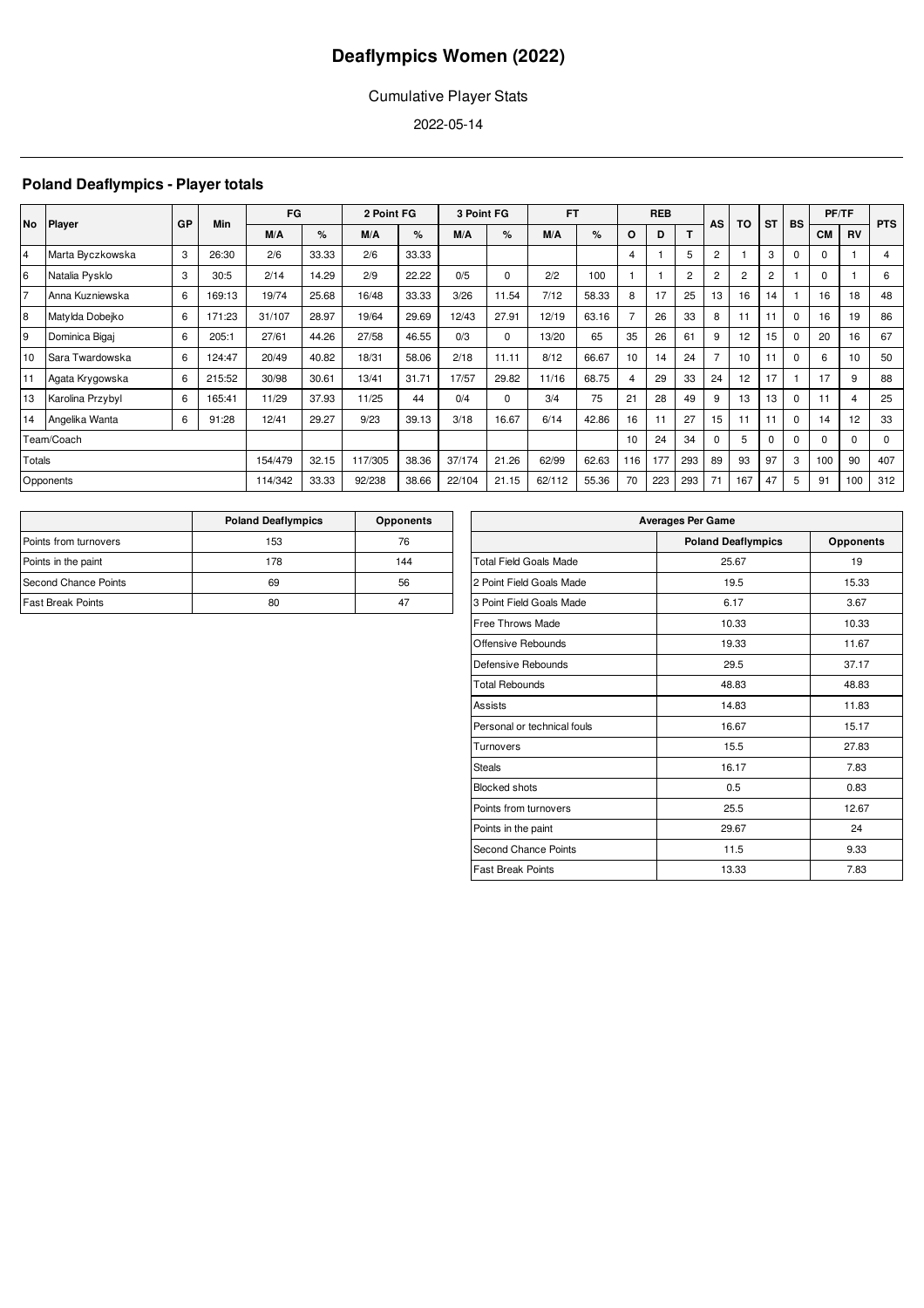### **Poland Deaflympics - Player averages**

|                |                   | GP | Min   | FG          |       | 2 Point FG  |       | 3 Point FG |          | <b>FT</b>   |       |       | <b>REB</b>        |       | AS       | TO             | <b>ST</b> | <b>BS</b> | PF/TF     |                | <b>PTS</b>     |
|----------------|-------------------|----|-------|-------------|-------|-------------|-------|------------|----------|-------------|-------|-------|-------------------|-------|----------|----------------|-----------|-----------|-----------|----------------|----------------|
|                | No Player         |    |       | M/A         | %     | M/A         | %     | M/A        | %        | M/A         | %     | O     | D                 | т     |          |                |           |           | <b>CM</b> | RV             |                |
| $\overline{4}$ | Marta Byczkowska  | 3  | 8:50  | 0.67/2      | 33.33 | 0.67/2      | 33.33 |            |          |             |       | 1.33  | 0.33              | 1.67  | 0.67     | 0.33           |           | $\Omega$  | $\Omega$  | 0.33           | 1.33           |
| 6              | Natalia Pysklo    | 3  | 10:1  | 0.67/4.67   | 14.29 | 0.67/3      | 22.22 | 0/1.67     | $\Omega$ | 0.67/0.67   | 100   | 0.33  | 0.33              | 0.67  | 0.67     | 0.67           | 0.67      | 0.33      | $\Omega$  | 0.33           | $\overline{2}$ |
| 17             | Anna Kuzniewska   | 6  | 28:12 | 3.17/12.33  | 25.68 | 2.67/8      | 33.33 | 0.5/4.33   | 11.54    | 1.17/2      | 58.33 | 1.33  | 2.83              | 4.17  | 2.17     | 2.67           | 2.33      | 0.17      | 2.67      | 3              | 8              |
| 18             | Matylda Dobejko   | 6  | 28:33 | 5.17/17.83  | 28.97 | 3.17/10.67  | 29.69 | 2/7.17     | 27.91    | 2/3.17      | 63.16 | 1.17  | 4.33              | 5.5   | 1.33     | 1.83           | 1.83      | 0         | 2.67      | 3.17           | 14.33          |
| 9              | Dominica Bigaj    | 6  | 34:10 | 4.5/10.17   | 44.26 | 4.5/9.67    | 46.55 | 0/0.5      | $\Omega$ | 2.17/3.33   | 65    | 5.83  | 4.33              | 10.17 | 1.5      | 2              | 2.5       | $\Omega$  | 3.33      | 2.67           | 11.17          |
| 10             | Sara Twardowska   | 6  | 20:47 | 3.33/8.17   | 40.82 | 3/5.17      | 58.06 | 0.33/3     | 11.11    | 1.33/2      | 66.67 | 1.67  | 2.33              | 4     | 1.17     | 1.67           | 1.83      | 0         |           | 1.67           | 8.33           |
| 11             | Agata Krygowska   | 6  | 35:58 | 5/16.33     | 30.61 | 2.17/6.83   | 31.71 | 2.83/9.5   | 29.82    | .83/2.67    | 68.75 | 0.67  | 4.83              | 5.5   | 4        | $\overline{2}$ | 2.83      | 0.17      | 2.83      | 1.5            | 14.67          |
| 13             | Karolina Przybyl  | 6  | 27:36 | .83/4.83    | 37.93 | 1.83/4.17   | 44    | 0/0.67     | $\Omega$ | 0.5/0.67    | 75    | 3.5   | 4.67              | 8.17  | $.5\,$   | 2.17           | 2.17      | $\Omega$  | 1.83      | 0.67           | 4.17           |
|                | 14 Angelika Wanta | 6  | 15:14 | 2/6.83      | 29.27 | 1.5/3.83    | 39.13 | 0.5/3      | 16.67    | 1/2.33      | 42.86 | 2.67  | 1.83              | 4.5   | 2.5      | 1.83           | 1.83      | 0         | 2.33      | $\overline{2}$ | 5.5            |
|                | Team/Coach        |    |       |             |       |             |       |            |          |             |       | 1.67  | 4                 | 5.67  | $\Omega$ | 0.83           | $\Omega$  | $\Omega$  | $\Omega$  | $\Omega$       | $\Omega$       |
| Totals         |                   |    |       | 25.67/79.83 | 32.15 | 19.5/50.83  | 38.36 | 6.17/29    | 21.26    | 10.33/16.5  | 62.63 | 19.33 | 29.5              | 48.83 | 14.83    | 15.5           | 16.17     | 0.5       | 16.67     | 15             | 67.83          |
|                | Opponents         |    |       | 19/57       | 33.33 | 15.33/39.67 | 38.66 | 3.67/17.33 | 21.15    | 10.33/18.67 |       |       | 55.36 11.67 37.17 | 48.83 | 11.83    | 27.83          | 7.83      | 0.83      | 15.17     | 16.67          | 52             |

|                          | <b>Poland Deaflympics</b> | <b>Opponents</b> |
|--------------------------|---------------------------|------------------|
| Points from turnovers    | 153                       | 76               |
| Points in the paint      | 178                       | 144              |
| Second Chance Points     | 69                        | 56               |
| <b>Fast Break Points</b> | 80                        |                  |

| <b>Averages Per Game</b>      |                           |                  |  |  |  |  |  |  |  |  |
|-------------------------------|---------------------------|------------------|--|--|--|--|--|--|--|--|
|                               | <b>Poland Deaflympics</b> | <b>Opponents</b> |  |  |  |  |  |  |  |  |
| <b>Total Field Goals Made</b> | 25.67                     | 19               |  |  |  |  |  |  |  |  |
| 2 Point Field Goals Made      | 19.5                      | 15.33            |  |  |  |  |  |  |  |  |
| 3 Point Field Goals Made      | 6.17                      | 3.67             |  |  |  |  |  |  |  |  |
| <b>Free Throws Made</b>       | 10.33                     | 10.33            |  |  |  |  |  |  |  |  |
| Offensive Rebounds            | 19.33                     | 11.67            |  |  |  |  |  |  |  |  |
| Defensive Rebounds            | 29.5                      | 37.17            |  |  |  |  |  |  |  |  |
| <b>Total Rebounds</b>         | 48.83                     | 48.83            |  |  |  |  |  |  |  |  |
| Assists                       | 14.83                     | 11.83            |  |  |  |  |  |  |  |  |
| Personal or technical fouls   | 16.67                     | 15.17            |  |  |  |  |  |  |  |  |
| Turnovers                     | 15.5                      | 27.83            |  |  |  |  |  |  |  |  |
| <b>Steals</b>                 | 16.17                     | 7.83             |  |  |  |  |  |  |  |  |
| <b>Blocked shots</b>          | 0.5                       | 0.83             |  |  |  |  |  |  |  |  |
| Points from turnovers         | 25.5                      | 12.67            |  |  |  |  |  |  |  |  |
| Points in the paint           | 29.67                     | 24               |  |  |  |  |  |  |  |  |
| <b>Second Chance Points</b>   | 11.5                      | 9.33             |  |  |  |  |  |  |  |  |
| <b>Fast Break Points</b>      | 13.33                     | 7.83             |  |  |  |  |  |  |  |  |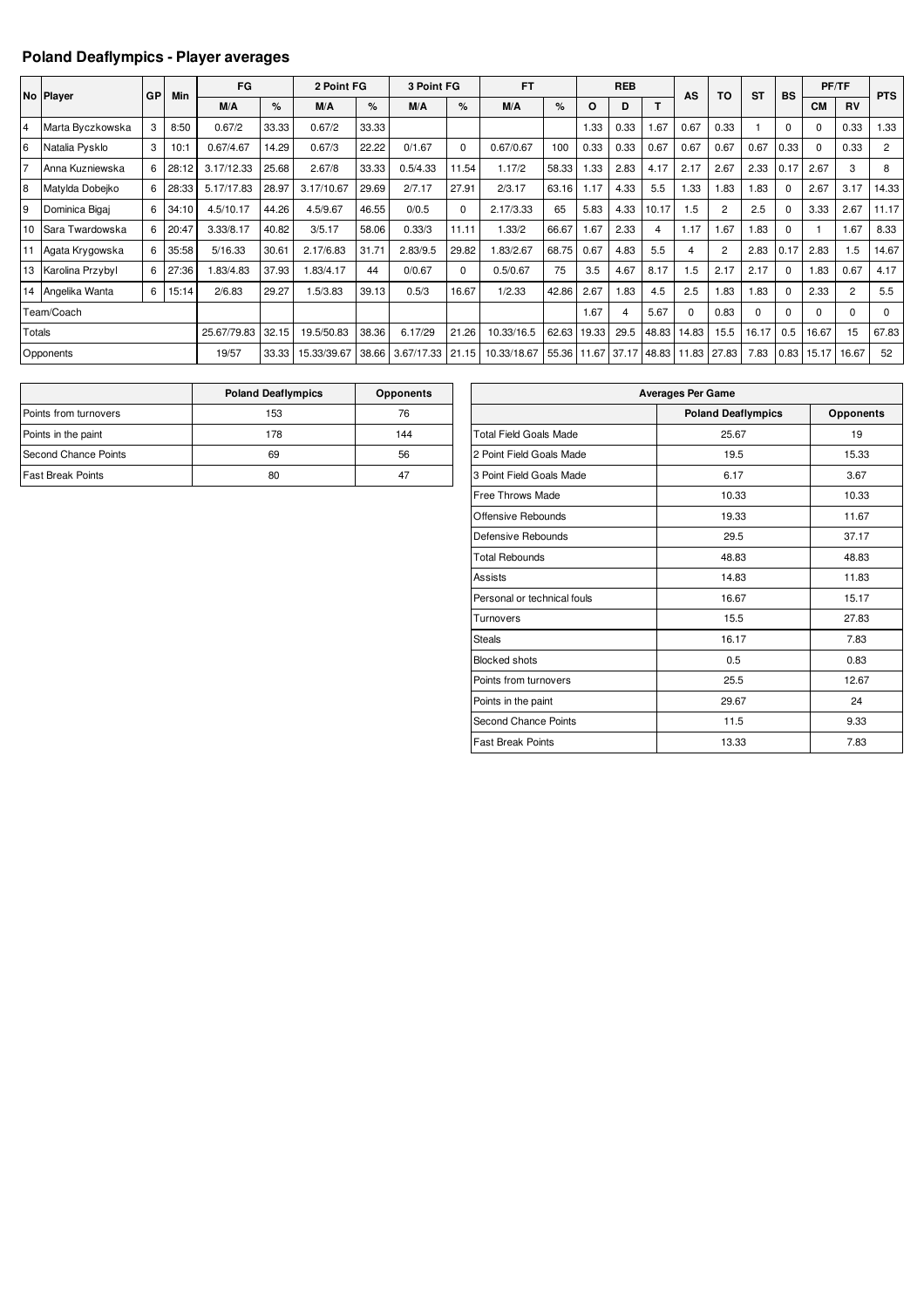### Cumulative Player Stats

2022-05-14

### **Turkey Deaflympics - Player totals**

|           |                       | GP | <b>Min</b> | FG      |          | 2 Point FG |          | 3 Point FG |             | <b>FT</b> |             |          | <b>REB</b> |                | AS | TO  | <b>ST</b> | <b>BS</b>      | PF/TF     |           | <b>PTS</b>     |
|-----------|-----------------------|----|------------|---------|----------|------------|----------|------------|-------------|-----------|-------------|----------|------------|----------------|----|-----|-----------|----------------|-----------|-----------|----------------|
| <b>No</b> | <b>Player</b>         |    |            | M/A     | $\%$     | M/A        | ℅        | M/A        | %           | M/A       | %           | O        | D          | т              |    |     |           |                | <b>CM</b> | <b>RV</b> |                |
| 14        | Gamze Caliskan        | 4  | 43:10      | 1/8     | 12.5     | 1/4        | 25       | 0/4        | $\mathbf 0$ | 1/2       | 50          | 5        |            | 9              | 4  | 3   | 4         | 0              | 5         | 5         | 3              |
| 5         | Cagla Aslan           | 6  | 48:6       | 6/20    | 30       | 5/16       | 31.25    | 1/4        | 25          | 1/2       | 50          | 4        | 3          | $\overline{7}$ |    | 4   | 0         | 0              | 5         | 3         | 14             |
| 7         | Cagla Nur Uzundurukan | 6  | 203:26     | 25/74   | 33.78    | 14/39      | 35.9     | 11/35      | 31.43       | 16/28     | 57.14       | 4        | 27         | 31             | 31 | 20  | 17        |                | 10        | 26        | 77             |
| 8         | Kubra Demir           | 5  | 39:4       | 1/12    | 8.33     | 1/12       | 8.33     |            |             | 0/2       | $\mathbf 0$ | 10       | 3          | 13             | 4  |     | 3         | 0              | $\Omega$  |           | $\overline{2}$ |
| 10        | Dilan Gocmenoglu      | 6  | 192:44     | 29/79   | 36.71    | 18/29      | 62.07    | 11/50      | 22          | 9/19      | 47.37       | 4        | 8          | 12             | 26 | 27  | 9         | $\Omega$       | 10        | 14        | 78             |
| 11        | Viktoriya Koyuncu     | 6  | 112:12     | 19/45   | 42.22    | 16/33      | 48.48    | 3/12       | 25          | 8/17      | 47.06       | 10       | 14         | 24             | 3  | 15  |           | $\Omega$       | 9         | 14        | 49             |
| 12        | Esin Bilgili          | 6  | 178:19     | 15/38   | 39.47    | 15/38      | 39.47    |            |             | 11/25     | 44          | 16       | 51         | 67             | 5  | 14  | 8         |                | 13        | 21        | 41             |
| 13        | Merve Yesilyurt       | 4  | 35:26      | 0/10    | $\Omega$ | 0/7        | $\Omega$ | 0/3        | 0           |           |             | $\Omega$ |            | 4              | 3  | 4   | 5         |                | $\Omega$  | $\Omega$  | $\Omega$       |
| 14        | Gulfer Tokatli        | 6  | 150:18     | 34/76   | 44.74    | 34/72      | 47.22    | 0/4        | 0           | 11/27     | 40.74       | 28       | 38         | 66             | 6  | 15  |           | 3              | 13        | 28        | 79             |
| 15        | <b>Busra Cevik</b>    | 6  | 197:15     | 28/82   | 34.15    | 27/62      | 43.55    | 1/20       | 5           | 5/8       | 62.5        | 10       | 32         | 42             | 9  | 12  | 5         | $\overline{c}$ | 15        | 12        | 62             |
|           | Team/Coach            |    |            |         |          |            |          |            |             |           |             | 18       | 28         | 46             | 0  | 5   | 0         | $\Omega$       |           | $\Omega$  | $\mathbf 0$    |
| Totals    |                       |    |            | 158/444 | 35.59    | 131/312    | 41.99    | 27/132     | 20.45       | 62/130    | 47.69       | 109      | 212        | 321            | 92 | 120 | 65        | 14             | 81        | 124       | 405            |
|           | Opponents             |    |            | 131/461 | 28.42    | 85/312     | 27.24    | 46/149     | 30.87       | 46/79     | 58.23       | 128      | 211        | 339            | 70 | 142 | 72        | 6              | 125       | 80        | 354            |

|                          | <b>Turkey Deaflympics</b> | <b>Opponents</b> |
|--------------------------|---------------------------|------------------|
| Points from turnovers    | 117                       | 77               |
| Points in the paint      | 214                       | 126              |
| Second Chance Points     | 70                        | 73               |
| <b>Fast Break Points</b> | 82                        | 49               |

| <b>Averages Per Game</b>      |                           |                  |  |  |  |  |  |  |  |
|-------------------------------|---------------------------|------------------|--|--|--|--|--|--|--|
|                               | <b>Turkey Deaflympics</b> | <b>Opponents</b> |  |  |  |  |  |  |  |
| <b>Total Field Goals Made</b> | 26.33                     | 21.83            |  |  |  |  |  |  |  |
| 2 Point Field Goals Made      | 21.83                     | 14.17            |  |  |  |  |  |  |  |
| 3 Point Field Goals Made      | 4.5                       | 7.67             |  |  |  |  |  |  |  |
| <b>Free Throws Made</b>       | 10.33                     | 7.67             |  |  |  |  |  |  |  |
| Offensive Rebounds            | 18.17                     | 21.33            |  |  |  |  |  |  |  |
| Defensive Rebounds            | 35.33                     | 35.17            |  |  |  |  |  |  |  |
| <b>Total Rebounds</b>         | 53.5                      | 56.5             |  |  |  |  |  |  |  |
| Assists                       | 15.33                     | 11.67            |  |  |  |  |  |  |  |
| Personal or technical fouls   | 13.5                      | 20.83            |  |  |  |  |  |  |  |
| Turnovers                     | 20                        | 23.67            |  |  |  |  |  |  |  |
| <b>Steals</b>                 | 10.83                     | 12               |  |  |  |  |  |  |  |
| <b>Blocked shots</b>          | 2.33                      | 1                |  |  |  |  |  |  |  |
| Points from turnovers         | 19.5                      | 12.83            |  |  |  |  |  |  |  |
| Points in the paint           | 35.67                     | 21               |  |  |  |  |  |  |  |
| <b>Second Chance Points</b>   | 11.67                     | 12.17            |  |  |  |  |  |  |  |
| <b>Fast Break Points</b>      | 13.67                     | 8.17             |  |  |  |  |  |  |  |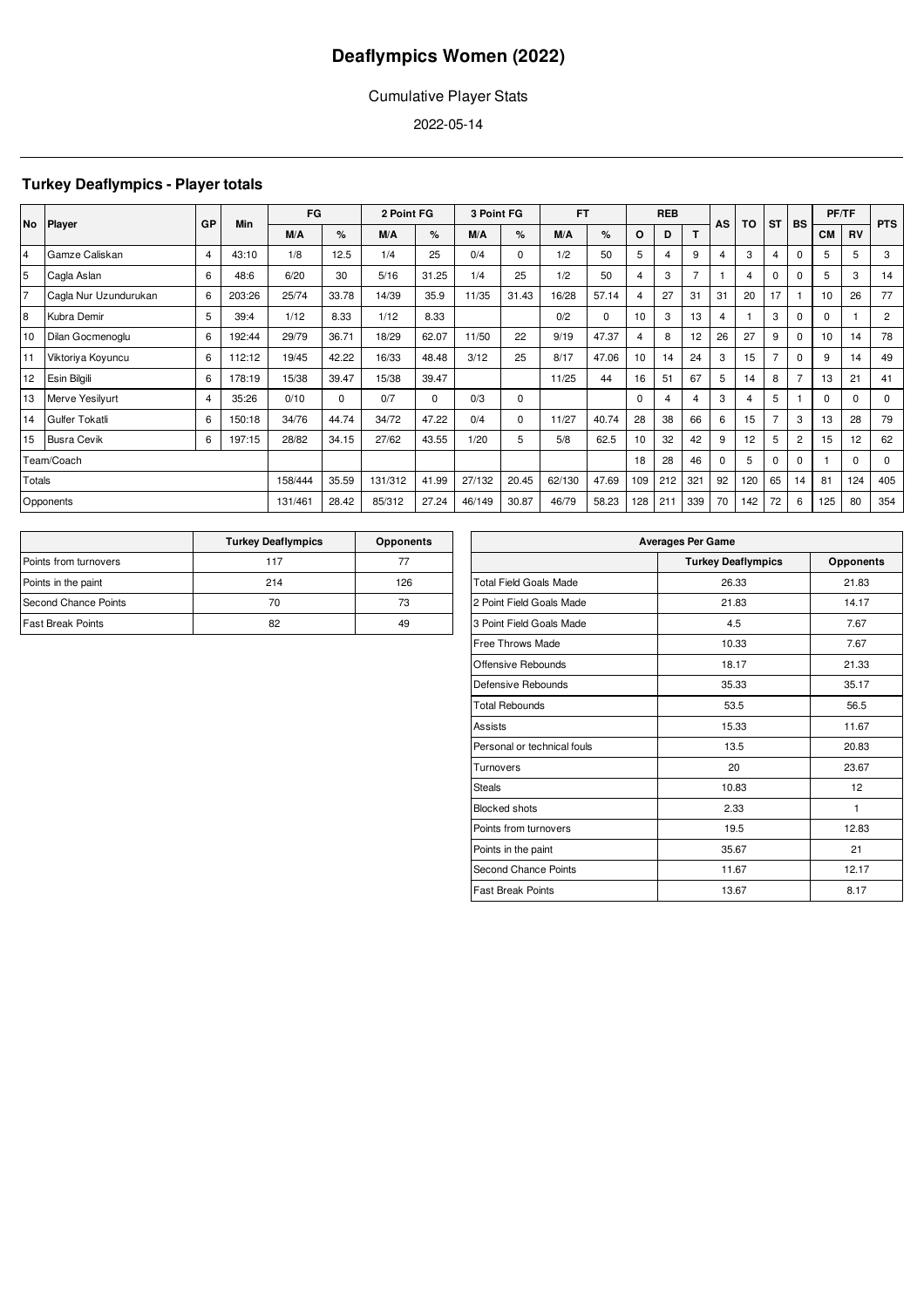### **Turkey Deaflympics - Player averages**

|        |                       |                |       | FG          |          | 2 Point FG |          | 3 Point FG |       | <b>FT</b>   |       | <b>REB</b>     |       |                |          |                |           |             |           | PF/TF          |            |
|--------|-----------------------|----------------|-------|-------------|----------|------------|----------|------------|-------|-------------|-------|----------------|-------|----------------|----------|----------------|-----------|-------------|-----------|----------------|------------|
|        | No Player             | <b>GP</b>      | Min   | M/A         | %        | M/A        | %        | M/A        | %     | M/A         | %     | O              | D     |                | AS       | TO             | <b>ST</b> | <b>BS</b>   | <b>CM</b> | <b>RV</b>      | <b>PTS</b> |
| 4      | Gamze Caliskan        | $\overline{4}$ | 10:47 | 0.25/2      | 12.5     | 0.25/1     | 25       | 0/1        | 0     | 0.25/0.5    | 50    | .25            |       | 2.25           |          | 0.75           |           | $\Omega$    | 1.25      | 1.25           | 0.75       |
| 5      | Cagla Aslan           | 6              | 8:1   | 1/3.33      | 30       | 0.83/2.67  | 31.25    | 0.17/0.67  | 25    | 0.17/0.33   | 50    | 0.67           | 0.5   | 1.17           | 0.17     | 0.67           | $\Omega$  | $\mathbf 0$ | 0.83      | 0.5            | 2.33       |
| 17     | Cagla Nur Uzundurukan | 6              | 33:54 | 4.17/12.33  | 33.78    | 2.33/6.5   | 35.9     | 1.83/5.83  | 31.43 | 2.67/4.67   | 57.14 | 0.67           | 4.5   | 5.17           | 5.17     | 3.33           | 2.83      | 0.17        | 1.67      | 4.33           | 12.83      |
| 8      | Kubra Demir           | 5              | 7:48  | 0.2/2.4     | 8.33     | 0.2/2.4    | 8.33     |            |       | 0/0.4       | 0     | $\overline{c}$ | 0.6   | 2.6            | 0.8      | 0.2            | 0.6       | $\Omega$    |           | 0.2            | 0.4        |
|        | 10 Dilan Gocmenoglu   | 6              | 32:   | 4.83/13.17  | 36.71    | 3/4.83     | 62.07    | 1.83/8.33  | 22    | 1.5/3.17    | 47.37 | 0.67           | 1.33  | $\overline{2}$ | 4.33     | 4.5            | 1.5       | $\Omega$    | 1.67      | 2.33           | 13         |
|        | 11 Viktoriya Koyuncu  | 6              | 18:42 | 3.17/7.5    | 42.22    | 2.67/5.5   | 48.48    | 0.5/2      | 25    | .33/2.83    | 47.06 | 1.67           | 2.33  | $\overline{4}$ | 0.5      | 2.5            | 1.17      | $\Omega$    | 1.5       | 2.33           | 8.17       |
|        | 12 Esin Bilgili       | 6              | 29:43 | 2.5/6.33    | 39.47    | 2.5/6.33   | 39.47    |            |       | 1.83/4.17   | 44    | 2.67           | 8.5   | 11.17          | 0.83     | 2.33           | 1.33      | 1.17        | 2.17      | 3.5            | 6.83       |
|        | 13 Merve Yesilyurt    | 4              | 8:51  | 0/2.5       | $\Omega$ | 0/1.75     | $\Omega$ | 0/0.75     | 0     |             |       | 0              |       |                | 0.75     |                | 1.25      | 0.25        | $\Omega$  | $\Omega$       | 0          |
|        | 14 Gulfer Tokatli     | 6              | 25:3  | 5.67/12.67  | 44.74    | 5.67/12    | 47.22    | 0/0.67     | 0     | 1.83/4.5    | 40.74 | 4.67           | 6.33  | 11             |          | 2.5            | 1.17      | 0.5         | 2.17      | 4.67           | 13.17      |
|        | 15 Busra Cevik        | 6              | 32:52 | 4.67/13.67  | 34.15    | 4.5/10.33  | 43.55    | 0.17/3.33  | 5     | 0.83/1.33   | 62.5  | 1.67           | 5.33  | 7              | 1.5      | $\overline{2}$ | 0.83      | 0.33        | 2.5       | $\overline{2}$ | 10.33      |
|        | Team/Coach            |                |       |             |          |            |          |            |       |             |       | 3              | 4.67  | 7.67           | $\Omega$ | 0.83           | $\Omega$  | $\mathbf 0$ | 0.17      | $\Omega$       | 0          |
| Totals |                       |                |       | 26.33/74    | 35.59    | 21.83/52   | 41.99    | 4.5/22     | 20.45 | 10.33/21.67 | 47.69 | 18.17          | 35.33 | 53.5           | 15.33    | 20             | 10.83     | 2.33        | 13.5      | 20.67          | 67.5       |
|        | Opponents             |                |       | 21.83/76.83 | 28.42    | 14.17/52   | 27.24    | 7.67/24.83 | 30.87 | 7.67/13.17  |       | 58.23 21.33    | 35.17 | 56.5           | 11.67    | 23.67          | 12        |             | 20.83     | 13.33          | 59         |

|                          | <b>Turkey Deaflympics</b> | <b>Opponents</b> |
|--------------------------|---------------------------|------------------|
| Points from turnovers    | 117                       | 77               |
| Points in the paint      | 214                       | 126              |
| Second Chance Points     | 70                        | 73               |
| <b>Fast Break Points</b> | 82                        | 49               |

| <b>Averages Per Game</b>      |                           |                  |  |  |  |  |  |  |  |
|-------------------------------|---------------------------|------------------|--|--|--|--|--|--|--|
|                               | <b>Turkey Deaflympics</b> | <b>Opponents</b> |  |  |  |  |  |  |  |
| <b>Total Field Goals Made</b> | 26.33                     | 21.83            |  |  |  |  |  |  |  |
| 2 Point Field Goals Made      | 21.83                     | 14.17            |  |  |  |  |  |  |  |
| 3 Point Field Goals Made      | 4.5                       | 7.67             |  |  |  |  |  |  |  |
| <b>Free Throws Made</b>       | 10.33                     | 7.67             |  |  |  |  |  |  |  |
| Offensive Rebounds            | 18.17                     | 21.33            |  |  |  |  |  |  |  |
| Defensive Rebounds            | 35.33                     | 35.17            |  |  |  |  |  |  |  |
| <b>Total Rebounds</b>         | 53.5                      | 56.5             |  |  |  |  |  |  |  |
| <b>Assists</b>                | 15.33                     | 11.67            |  |  |  |  |  |  |  |
| Personal or technical fouls   | 13.5                      | 20.83            |  |  |  |  |  |  |  |
| Turnovers                     | 20                        | 23.67            |  |  |  |  |  |  |  |
| <b>Steals</b>                 | 10.83                     | 12               |  |  |  |  |  |  |  |
| <b>Blocked shots</b>          | 2.33                      | 1                |  |  |  |  |  |  |  |
| Points from turnovers         | 19.5                      | 12.83            |  |  |  |  |  |  |  |
| Points in the paint           | 35.67                     | 21               |  |  |  |  |  |  |  |
| <b>Second Chance Points</b>   | 11.67                     | 12.17            |  |  |  |  |  |  |  |
| <b>Fast Break Points</b>      | 13.67                     | 8.17             |  |  |  |  |  |  |  |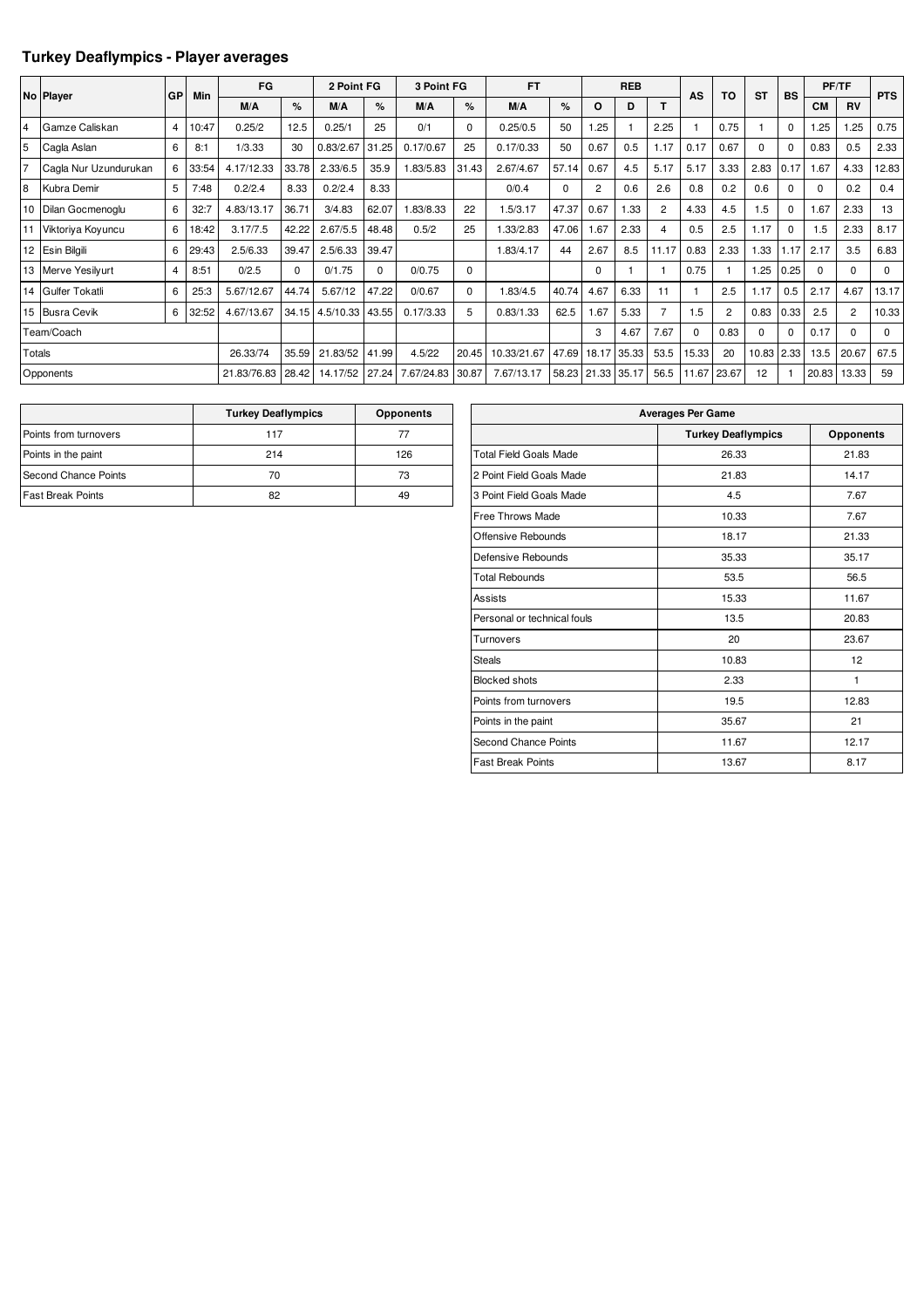### Cumulative Player Stats

2022-05-14

### **USA Deaflympics - Player totals**

|        | No Player                  |    | Min    | FG      |       | 2 Point FG |       | 3 Point FG |          |       | FT    |                | <b>REB</b>     |                | AS  | TO             | <b>ST</b>      | <b>BS</b>      | PF/TF          |                | <b>PTS</b>     |
|--------|----------------------------|----|--------|---------|-------|------------|-------|------------|----------|-------|-------|----------------|----------------|----------------|-----|----------------|----------------|----------------|----------------|----------------|----------------|
|        |                            | GP |        | M/A     | %     | M/A        | %     | M/A        | %        | M/A   | %     | O              | D              |                |     |                |                |                | CM I           | <b>RV</b>      |                |
| 00     | Nukeitra Hayes             | 5  | 97:52  | 19/40   | 47.5  | 19/39      | 48.72 | 0/1        | $\Omega$ | 7/8   | 87.5  | 16             | 23             | 39             | 5   | 14             | $\overline{4}$ | 6              | 8              | 6              | 45             |
| İ1     | Alexis Roberts             | 5  | 74:10  | 16/36   | 44.44 | 16/36      | 44.44 |            |          |       |       | 12             | 23             | 35             |     |                | 3              | $\Omega$       | 3              | 3              | 32             |
| 3      | Valencia Fontenelle-Posson | 5  | 103:55 | 21/49   | 42.86 | 11/24      | 45.83 | 10/25      | 40       | 6/9   | 66.67 | 13             | 12             | 25             | 6   | 8              | 5              | 0              | 8              | 8              | 58             |
| 4      | Cassidy Perry              | 5  | 84:15  | 19/30   | 63.33 | 19/30      | 63.33 |            |          | 7/7   | 100   | 6              | 20             | 26             | 5   | 11             | 5              | 5              | 7              | 8              | 45             |
| 5      | Sabina Shysh               | 4  | 59:17  | 4/19    | 21.05 | 4/16       | 25    | 0/3        | $\Omega$ | 2/4   | 50    | 6              | 9              | 15             | 5   | 3              | $\overline{7}$ | $\Omega$       | $\overline{2}$ | $\overline{2}$ | 10             |
| 11     | Raven Pentz                | 5  | 84:56  | 4/12    | 33.33 | 4/8        | 50    | 0/4        | $\Omega$ | 2/2   | 100   | $\overline{2}$ | $\overline{7}$ | 9              | 13  | 8              | 6              | $\mathbf 0$    | 5              | $\overline{2}$ | 10             |
| 13     | Cheyenne Talbot            | 5  | 65:26  | 13/22   | 59.09 | 12/21      | 57.14 | 1/1        | 100      | 4/6   | 66.67 | 5              | 12             | 17             | 9   | 4              |                | $\overline{c}$ | 3              | 7              | 31             |
| 14     | Hannah Neild               | 5  | 127:14 | 26/66   | 39.39 | 15/34      | 44.12 | 11/32      | 34.38    | 11/12 | 91.67 | 11             | 31             | 42             | 14  | 8              | 10             | $\overline{c}$ | 5              | 11             | 74             |
| 22     | Joanna Rocha-Shenoy        | 4  | 43:8   | 1/14    | 7.14  | 1/14       | 7.14  |            |          |       |       | 4              | $\overline{2}$ | 6              | 5   | 0              | $\overline{2}$ | $\mathbf 0$    | 3              | $\Omega$       | $\overline{2}$ |
| 23     | Lindsay Stergio            | 5  | 91:55  | 17/34   | 50    | 17/34      | 50    |            |          | 4/4   | 100   | 10             | 23             | 33             | 13  | 12             | 5              |                | 9              | 8              | 38             |
| 24     | Emelia Beldon              | 5  | 119:13 | 15/35   | 42.86 | 12/23      | 52.17 | 3/12       | 25       | 7/12  | 58.33 |                | 6              | $\overline{7}$ | 26  | 9              | 3              | $\Omega$       |                | 10             | 40             |
| 32     | Easter Faafiti             | 4  | 48:39  | 16/20   | 80    | 16/20      | 80    |            |          | 2/10  | 20    | 9              | 11             | 20             | 5   | 6              | 3              | $\mathbf 0$    | 12             |                | 34             |
|        | Team/Coach                 |    |        |         |       |            |       |            |          |       |       | 10             | 12             | 22             | 0   | $\overline{2}$ | $\Omega$       | $\Omega$       | $\Omega$       | $\Omega$       | $\Omega$       |
| Totals |                            |    |        | 171/377 | 45.36 | 146/299    | 48.83 | 25/78      | 32.05    | 52/74 | 70.27 | 105            | 191            | 296            | 110 | 86             | 54             | 16             | 72             | 72             | 419            |
|        | Opponents                  |    |        | 81/316  | 25.63 | 66/228     | 28.95 | 15/88      | 17.05    | 45/79 | 56.96 | 64             | 104            | 168            | 36  | 108            | 42             | 5              | 72             | 72             | 222            |

|                          | <b>USA Deaflympics</b> | <b>Opponents</b> |
|--------------------------|------------------------|------------------|
| Points from turnovers    | 118                    | 57               |
| Points in the paint      | 240                    | 104              |
| Second Chance Points     | 89                     | 44               |
| <b>Fast Break Points</b> | 93                     | 22               |

| <b>Averages Per Game</b>      |                        |           |  |  |  |  |  |  |  |  |
|-------------------------------|------------------------|-----------|--|--|--|--|--|--|--|--|
|                               | <b>USA Deaflympics</b> | Opponents |  |  |  |  |  |  |  |  |
| <b>Total Field Goals Made</b> | 34.2                   | 16.2      |  |  |  |  |  |  |  |  |
| 2 Point Field Goals Made      | 29.2                   | 13.2      |  |  |  |  |  |  |  |  |
| 3 Point Field Goals Made      | 5                      | 3         |  |  |  |  |  |  |  |  |
| Free Throws Made              | 10.4                   | 9         |  |  |  |  |  |  |  |  |
| Offensive Rebounds            | 21                     | 12.8      |  |  |  |  |  |  |  |  |
| Defensive Rebounds            | 38.2                   | 20.8      |  |  |  |  |  |  |  |  |
| <b>Total Rebounds</b>         | 59.2                   | 33.6      |  |  |  |  |  |  |  |  |
| Assists                       | 22                     | 7.2       |  |  |  |  |  |  |  |  |
| Personal or technical fouls   | 14.4                   | 14.4      |  |  |  |  |  |  |  |  |
| Turnovers                     | 17.2                   | 21.6      |  |  |  |  |  |  |  |  |
| <b>Steals</b>                 | 10.8                   | 8.4       |  |  |  |  |  |  |  |  |
| <b>Blocked shots</b>          | 3.2                    | 1         |  |  |  |  |  |  |  |  |
| Points from turnovers         | 23.6                   | 11.4      |  |  |  |  |  |  |  |  |
| Points in the paint           | 48                     | 20.8      |  |  |  |  |  |  |  |  |
| <b>Second Chance Points</b>   | 17.8                   | 8.8       |  |  |  |  |  |  |  |  |
| <b>Fast Break Points</b>      | 18.6                   | 4.4       |  |  |  |  |  |  |  |  |